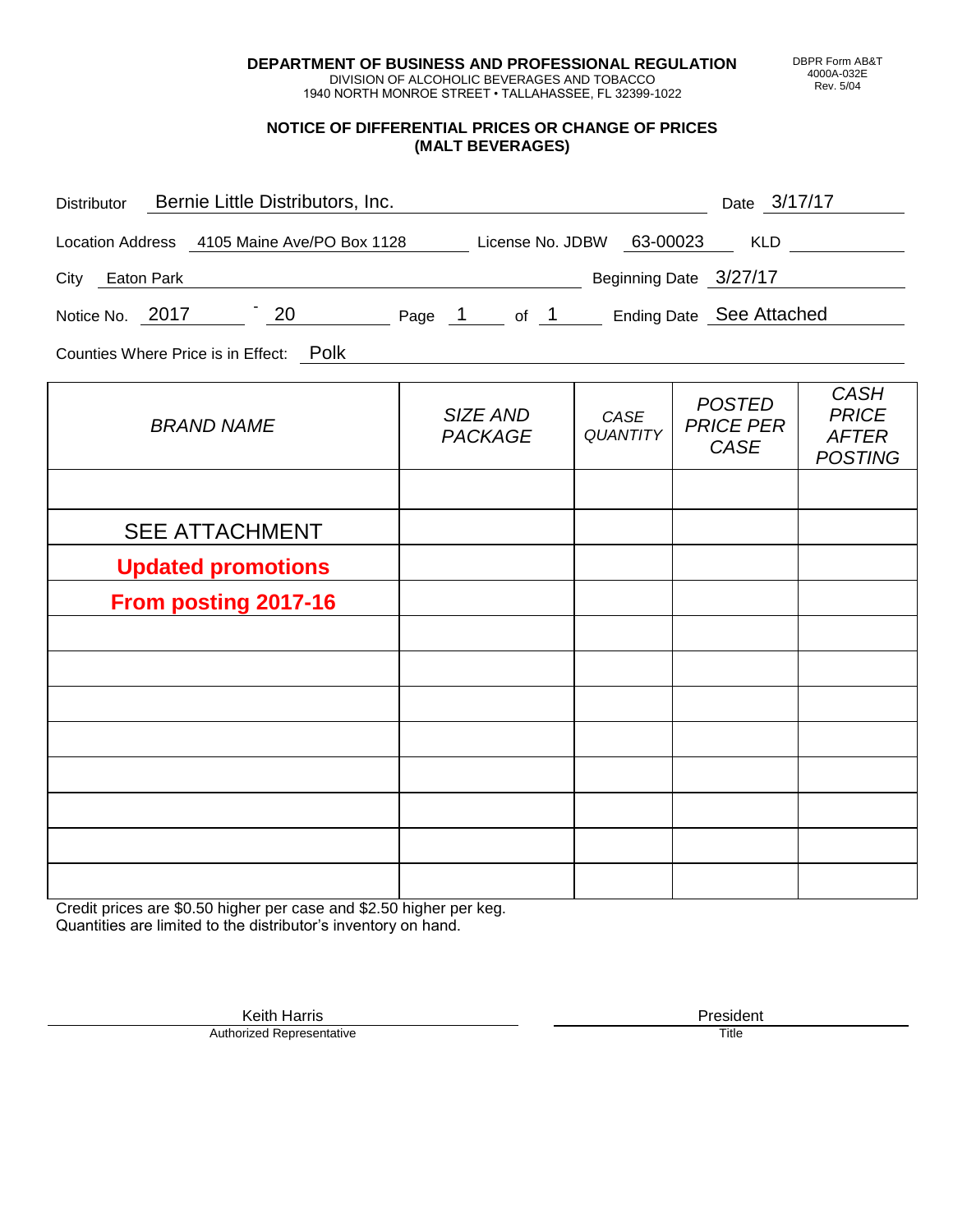|                                                                 |                         |          |             |       | Posted Frontline |        |           |                           |
|-----------------------------------------------------------------|-------------------------|----------|-------------|-------|------------------|--------|-----------|---------------------------|
| <b>Brands</b>                                                   | Package                 | Start    | <b>Stop</b> | Price | Price            | Qty    | Premise   | Comment                   |
| Bud, Bud Lt                                                     | 24/8oz Can              | 03/13/17 | 07/02/17    | 11.40 | 13.25            | $20+$  | Off       |                           |
| Bud & Bud Lt                                                    | 24/8oz Can 2/12         | 03/13/17 | 07/02/17    | 13.10 | 13.60            | $5-19$ | Off       |                           |
| Bud & Bud Lt                                                    | 24/8oz Can 2/12         | 03/13/17 | 07/02/17    | 12.20 | 13.60            | $20+$  | Off       |                           |
|                                                                 |                         |          |             |       |                  |        |           |                           |
| Michelob Ultra                                                  | 24/8oz Can 2/12         | 03/13/17 | 07/02/17    | 13.50 | 14.45            | $5-19$ | Off       | <b>Stop Date Extended</b> |
| Michelob Ultra                                                  | 24/8oz Can 2/12         | 03/13/17 | 07/02/17    | 12.20 | 14.45            | $20+$  | Off       |                           |
|                                                                 |                         |          |             |       |                  |        |           |                           |
| Michelob Ultra                                                  | 24/8oz Can              | 03/13/17 | 07/02/17    | 12.70 | 14.35            | $5-19$ | Off       |                           |
| Michelob Ultra                                                  | 24/8oz Can              | 03/13/17 | 07/02/17    | 11.40 | 14.35            | $20+$  | Off       |                           |
| Brands & Packages above may be mixed and matched to achieve qty |                         |          |             |       |                  |        |           |                           |
| Bud, Bud Lt, Select, Select 55                                  | 24/12oz Can/LNR 4/6     | 04/03/17 | 04/16/17    | 21.60 | 23.80            | $10+$  | Off       |                           |
|                                                                 |                         |          |             |       |                  |        |           |                           |
| Michelob, Michelob Lt, Michelob Amberbock                       | 24/12oz LNNR 4/6        | 04/03/17 | 04/16/17    | 21.60 | 24.55            | $10+$  | Off       |                           |
|                                                                 |                         |          |             |       |                  |        |           |                           |
| Land Shark                                                      | 24/12oz LNNR 4/6        | 04/03/17 | 04/16/17    | 16.50 | 24.55            | $10+$  | Off       |                           |
| Brands & Packages above may be mixed and matched to achieve qty |                         |          |             |       |                  |        |           |                           |
|                                                                 |                         |          |             |       |                  |        |           |                           |
| Bud, Bud Lt, Select, Select 55                                  | 24/12oz Can/LNR 4/6     | 04/17/17 | 06/18/17    | 21.60 | 23.80            | $10+$  | Off       |                           |
|                                                                 |                         |          |             |       |                  |        |           |                           |
| Michelob, Michelob Lt, Michelob Amberbock                       | 24/12oz LNNR 4/6        | 04/17/17 | 06/18/17    | 21.60 | 24.55            | $10+$  | Off       |                           |
|                                                                 |                         |          |             |       |                  |        |           |                           |
| Land Shark                                                      | 24/12oz LNNR 4/6        | 04/17/17 | 06/18/17    | 21.60 | 24.55            | 10-111 | Off       |                           |
| <b>Land Shark</b>                                               | 24/12oz LNNR 4/6        | 04/17/17 | 06/18/17    | 20.25 | 24.55            | $112+$ | Off       |                           |
| Brands & Packages above may be mixed and matched to achieve qty |                         |          |             |       |                  |        |           |                           |
|                                                                 |                         |          |             |       |                  |        |           |                           |
| Bud, Bud Lt, Select, Select 55                                  | 24/12oz Can/LNR 4/6     | 06/19/17 | 06/25/17    | 21.60 | 23.80            | $10+$  | Off       |                           |
|                                                                 |                         |          |             |       |                  |        |           |                           |
| Michelob, Michelob Lt, Michelob Amberbock                       | 24/12oz LNNR 4/6        | 06/19/17 | 06/25/17    | 21.60 | 24.55            | $10+$  | Off       |                           |
|                                                                 |                         |          |             |       |                  |        |           |                           |
| Land Shark                                                      | 24/12oz LNNR 4/6        | 06/19/17 | 06/25/17    | 16.50 | 24.55            | $10+$  | Off       |                           |
| Brands & Packages above may be mixed and matched to achieve qty |                         |          |             |       |                  |        |           |                           |
| Bud, Bud Lt, Select, Select 55                                  | 24/12oz Can/LNR 4/6     | 06/26/17 | 07/02/17    | 21.60 | 23.80            | $10+$  | Off       |                           |
|                                                                 |                         |          |             |       |                  |        |           |                           |
| Michelob, Michelob Lt, Michelob Amberbock                       | 24/12oz LNNR 4/6        | 06/26/17 | 07/02/17    | 21.60 | 24.55            | $10+$  | Off       |                           |
|                                                                 |                         |          |             |       |                  |        |           |                           |
| <b>Land Shark</b>                                               | 24/12oz LNNR 4/6        | 06/26/17 | 07/02/17    | 21.60 | 24.55            | 10-111 | Off       |                           |
| <b>Land Shark</b>                                               | 24/12oz LNNR 4/6        | 06/26/17 | 07/02/17    | 20.25 | 24.55            | $112+$ | Off       |                           |
| Brands & Packages above may be mixed and matched to achieve qty |                         |          |             |       |                  |        |           |                           |
|                                                                 |                         |          |             |       |                  |        |           |                           |
| Bud, Bud Lt                                                     | 24/16oz Can 6/4         | 09/12/16 | 07/02/17    | 22.65 | 25.65            | $5+$   | On & Off  | <b>Stop Date Extended</b> |
| Brands & Packages above may be mixed and matched to achieve qty |                         |          |             |       |                  |        |           |                           |
|                                                                 |                         |          |             |       |                  |        |           |                           |
| Bud, Bud Lt                                                     | 24/16oz Can 3/8         | 06/05/17 | 06/25/17    | 19.45 | 25.20            | $25+$  | Off       |                           |
| Michelob Ultra                                                  | 24/16oz Can 3/8         | 06/05/17 | 06/25/17    | 19.45 | 27.10            | $25+$  | Off       |                           |
| Brands & Packages above may be mixed and matched to achieve qty |                         |          |             |       |                  |        |           |                           |
|                                                                 |                         |          |             |       |                  |        |           |                           |
| Bud, Bud Lt                                                     | 24/16oz CALNR 3/8       | 04/03/17 | 04/16/17    | 23.45 | 27.60            | $30+$  | Off       |                           |
|                                                                 |                         |          |             |       |                  |        |           |                           |
| Bud, Bud Lt                                                     | 24/16oz CALNR 3/8       | 05/01/17 | 05/14/17    | 23.45 | 27.60            | $30+$  | Off       |                           |
| Brands & Packages above may be mixed and matched to achieve gty |                         |          |             |       |                  |        |           |                           |
|                                                                 |                         |          |             |       |                  |        |           |                           |
| Bud, Bud Lt                                                     | 24/16oz Can             | 09/12/16 | 07/02/17    | 20.90 | 27.60            | $30+$  | Off       | <b>Stop Date Extended</b> |
| Brands & Packages above may be mixed and matched to achieve qty |                         |          |             |       |                  |        |           |                           |
|                                                                 |                         |          |             |       |                  |        |           |                           |
| Bud, Bud Lt, Select & Select 55                                 | 18pk/12oz Can & LNNR    | 09/12/16 | 07/02/17    | 14.80 | 16.90            | $20+$  | Off       | <b>Stop Date Extended</b> |
| Brands & Packages above may be mixed and matched to achieve qty |                         |          |             |       |                  |        |           |                           |
|                                                                 |                         |          |             |       |                  |        |           |                           |
| Bud, Bud Lt, Select & Select 55                                 | 24/12oz LNNR 2/12       | 09/12/16 | 07/02/17    | 21.55 | 22.50            | $10+$  | <b>On</b> | <b>Stop Date Extended</b> |
| Brands & Packages above may be mixed and matched to achieve qty |                         |          |             |       |                  |        |           |                           |
| Bud, Bud Lt, Select & Select 55                                 | 24/12oz Can & LNNR 2/12 | 03/22/17 | 01/25/17    | 21.55 | 22.50            | $10+$  | Off       | <b>Stop Date Extended</b> |
| Brands & Packages above may be mixed and matched to achieve qty |                         |          |             |       |                  |        |           |                           |
|                                                                 |                         |          |             |       |                  |        |           |                           |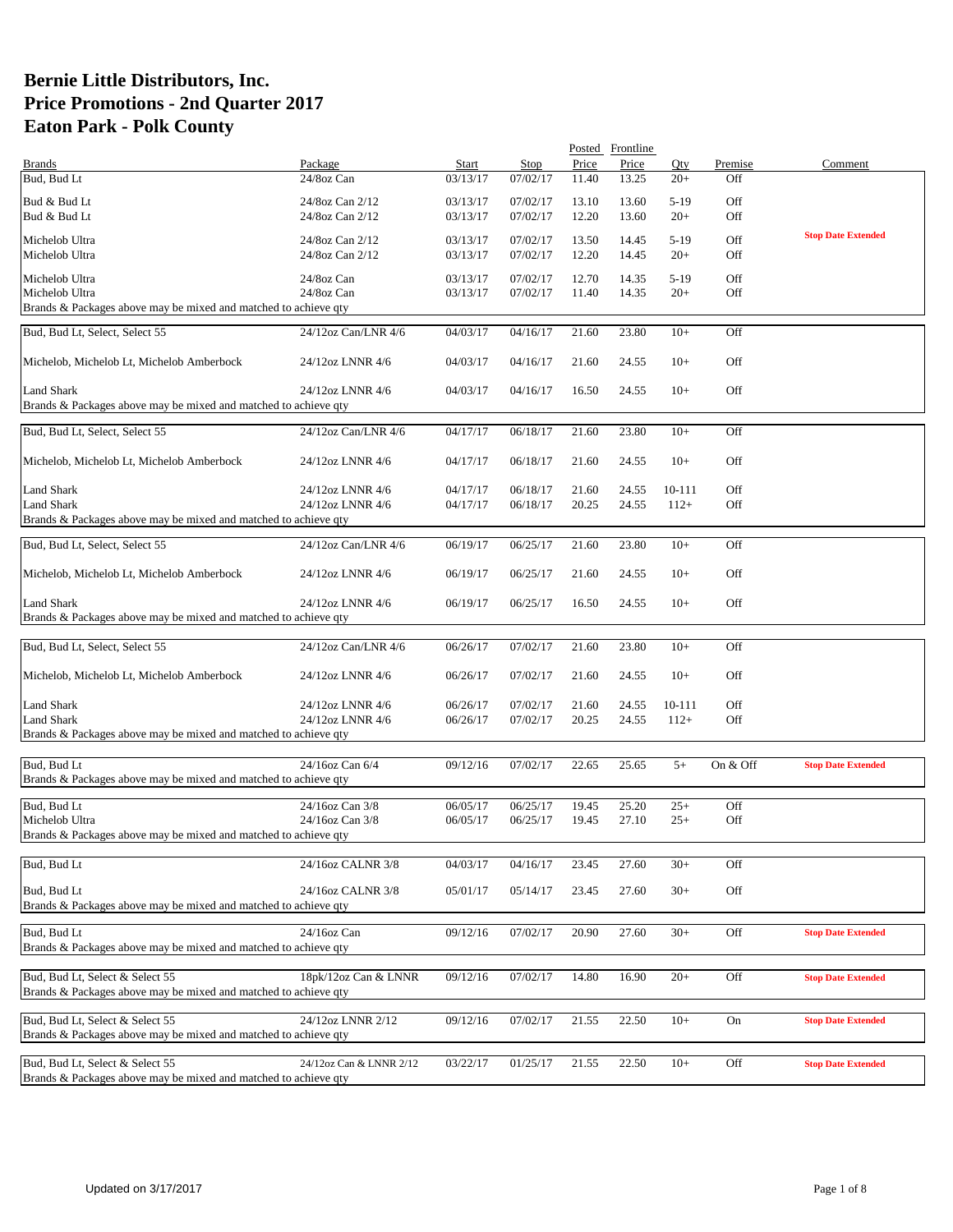| Package<br>Price<br>Start<br><b>Stop</b><br>Price<br>Oty<br>Premise<br>Comment<br><b>Brands</b><br>Bud, Bud Lt, Select & Select 55<br>$24/12$ oz Can<br>09/12/16<br>07/02/17<br>20.75<br>22.60<br>$10 - 44$<br>Off<br>Bud, Bud Lt, Select & Select 55<br>$24/12$ oz Can<br>09/12/16<br>07/02/17<br>19.75<br>22.60<br>Off<br>$45+$<br>07/02/17<br>20.75<br>22.60<br>Off<br>Bud, Bud Lt,<br>24/12oz LNNR<br>09/12/16<br>10-44<br>Off<br>07/02/17<br>Bud, Bud Lt,<br>24/12oz LNNR<br>09/12/16<br>19.75<br>22.60<br>$45+$<br><b>Stop Date Extended</b><br>24/12oz LNNR/Can<br>09/12/16<br>07/02/17<br>22.20<br>24.10<br>10-44<br>Off<br><b>Bud Light Lime</b><br>07/02/17<br>Off<br><b>Bud Light Lime</b><br>24/12oz LNNR/Can<br>09/12/16<br>19.75<br>24.10<br>$45+$<br>07/02/17<br>Off<br>Michelob Ultra<br>24/12oz Can & LNNR<br>09/12/16<br>22.20<br>24.10<br>10-44<br>Michelob Ultra<br>Off<br>24/12oz Can & LNNR<br>09/12/16<br>07/02/17<br>20.70<br>24.10<br>$45+$<br>Brands & Packages above may be mixed and matched to achieve qty<br>Bud, Bud Lt<br>07/02/17<br>Off<br>24/16oz CALNR<br>09/12/16<br>24.85<br>28.50<br>$98+$<br><b>Stop Date Extended</b><br>Brands & Packages above may be mixed and matched to achieve qty<br>Bud, Bud Lt<br>07/02/17<br>20/16oz CALNR<br>02/06/17<br>17.95<br>23.00<br>$33+$<br>Off<br><b>Stop Date Extended</b><br>Brands & Packages above may be mixed and matched to achieve qty<br>07/02/17<br>$1-49$<br>Bud, Bud Light, Select<br>24/16oz ALNR/CALNR<br>23.00<br>28.50<br>On<br>01/02/17<br>Bud, Bud Light, Select<br>24/16oz ALNR/CALNR<br>01/02/17<br>07/02/17<br>22.75<br>28.50<br>50-143<br>On<br>Bud, Bud Light, Select<br>07/02/17<br>24/16oz ALNR/CALNR<br>01/02/17<br>21.55<br>28.50<br>$144+$<br>On<br><b>Bud Light Lime</b><br>24/16oz ALNR 4/6<br>01/02/17<br>07/02/17<br>27.65<br>31.20<br>$50+$<br>On<br><b>Stop Date Extended</b><br>07/02/17<br>Michelob Ultra<br>24/16ozALNR<br>01/02/17<br>27.65<br>31.20<br>$50+$<br>On<br>07/02/17<br>Michelob Ultra<br>24/16oz CALNR<br>01/02/17<br>35.85<br>37.25<br>5-49<br>On<br>Michelob Ultra<br>24/16oz CALNR<br>01/02/17<br>07/02/17<br>33.70<br>37.25<br>$50+$<br>On<br>Brands & Packages above may be mixed and matched to achieve qty<br>Bud Lt Lime & Platinum<br>03/27/17<br>07/02/17<br>30.67<br>36.15<br>$10+$<br>On<br>24/16 CALNR 3/8<br>Brands & Packages above may be mixed and matched to achieve qty<br>07/02/17<br>Off<br>24/12oz LNNR 2/12<br>09/12/16<br>26.65<br>29.90<br>$20+$<br>Oculto<br><b>Stop Date Extended</b><br>Brands & Packages above may be mixed and matched to achieve qty<br>BL Lime, Platinum, Black Crown, Mich Lt & Ultra<br>18/12oz LNNR/Cans<br>09/12/16<br>07/02/17<br>16.95<br>18.45<br>$5 - 59$<br>Off<br><b>Stop Date Extended</b><br>BL Lime, Platinum, Black Crown, Mich Lt & Ultra<br>18/12oz LNNR/Cans<br>07/02/17<br>18.45<br>$60+$<br>Off<br>09/12/16<br>15.85<br>Brands & Packages above may be mixed and matched to achieve qty<br>Mich, Mic Lt, Ultra, Ultra Amber, Amberbock & Ultra<br><b>Lime Cactus</b><br><b>Stop Date Extended</b><br>24/12oz Can/LNNR 2/12<br>$5+$<br>Off<br>11/24/16<br>07/02/17<br>23.90<br>24.85<br>Michelob Ultra<br>37.25<br>$5+$<br>Off<br>24/16oz CALNR 3/8<br>11/24/16<br>07/02/17<br>35.85<br>Brands & Packages above may be mixed and matched to achieve qty<br>07/02/17<br>09/12/16<br>20.45<br>24.10<br>$10+$<br><b>ON</b><br>BL Lime, Platinum, Black Crown & Landshark<br>24/12oz LNNR 2/12<br><b>Stop Date Extended</b><br>BL Lime, Platinum & Landshark<br>24/12oz Cans 2/12<br>09/12/16<br>07/02/17<br>20.45<br>24.10<br>$10+$<br>ON<br>Brands & Packages above may be mixed and matched to achieve qty<br>03/22/17<br>04/30/17<br>23.15<br>24.10<br>Off<br>BL Lime, Platinum & Black Crown<br>$1+$<br>24/12oz Cans/LNNR 2/12<br>BLL Rita Family (Lime, Straw, Mango, Raz, Orange, Grape,<br>Off<br>Peach & Seasonal)<br>24/8oz Can 2/12<br>03/22/17<br>04/30/17<br>23.15<br>24.10<br>$1-6$<br>BLL Rita Family (Lime, Straw, Mango, Raz, Orange, Grape,<br>24/8oz Can 2/12<br>Off<br>Peach & Seasonal)<br>03/22/17<br>04/30/17<br>21.30<br>24.10<br>$7+$<br>Brands & Packages above may be mixed and matched to achieve qty<br>24/12oz Cans/LNNR 2/12<br>05/07/17<br>23.15<br>24.10<br>Off<br>BL Lime, Platinum & Black Crown<br>05/01/17<br>$1+$<br>BLL Rita Family (Lime, Straw, Mango, Raz, Orange, Grape,<br>24/8oz Can 2/12<br>Off<br>Peach & Seasonal)<br>05/01/17<br>05/07/17<br>23.15<br>24.10<br>$1-6$<br>BLL Rita Family (Lime, Straw, Mango, Raz, Orange, Grape,<br>Peach & Seasonal)<br>24/8oz Can 2/12<br>Off<br>05/01/17<br>05/07/17<br>21.30<br>24.10<br>$7-26$<br>BLL Rita Family (Lime, Straw, Mango, Raz, Orange, Grape,<br>Peach & Seasonal)<br>24/8oz Can 2/12<br>Off<br>05/01/17<br>05/07/17<br>13.70<br>24.10<br>$27+$<br>Brands & Packages above may be mixed and matched to achieve qty |  |  | Posted Frontline |  |  |
|--------------------------------------------------------------------------------------------------------------------------------------------------------------------------------------------------------------------------------------------------------------------------------------------------------------------------------------------------------------------------------------------------------------------------------------------------------------------------------------------------------------------------------------------------------------------------------------------------------------------------------------------------------------------------------------------------------------------------------------------------------------------------------------------------------------------------------------------------------------------------------------------------------------------------------------------------------------------------------------------------------------------------------------------------------------------------------------------------------------------------------------------------------------------------------------------------------------------------------------------------------------------------------------------------------------------------------------------------------------------------------------------------------------------------------------------------------------------------------------------------------------------------------------------------------------------------------------------------------------------------------------------------------------------------------------------------------------------------------------------------------------------------------------------------------------------------------------------------------------------------------------------------------------------------------------------------------------------------------------------------------------------------------------------------------------------------------------------------------------------------------------------------------------------------------------------------------------------------------------------------------------------------------------------------------------------------------------------------------------------------------------------------------------------------------------------------------------------------------------------------------------------------------------------------------------------------------------------------------------------------------------------------------------------------------------------------------------------------------------------------------------------------------------------------------------------------------------------------------------------------------------------------------------------------------------------------------------------------------------------------------------------------------------------------------------------------------------------------------------------------------------------------------------------------------------------------------------------------------------------------------------------------------------------------------------------------------------------------------------------------------------------------------------------------------------------------------------------------------------------------------------------------------------------------------------------------------------------------------------------------------------------------------------------------------------------------------------------------------------------------------------------------------------------------------------------------------------------------------------------------------------------------------------------------------------------------------------------------------------------------------------------------------------------------------------------------------------------------------------------------------------------------------------------------------------------------------------------------------------------------------------------------------------------------------------------------------------------------------------------------------------------------------------------------------------------------------------------------------------------------------------------------------------------------------------------------------------------------------------------------------------------------------------------------------------------------------------------------------------------------------------------------------------------------------------------------------------------------------------------------------------------------------------------|--|--|------------------|--|--|
|                                                                                                                                                                                                                                                                                                                                                                                                                                                                                                                                                                                                                                                                                                                                                                                                                                                                                                                                                                                                                                                                                                                                                                                                                                                                                                                                                                                                                                                                                                                                                                                                                                                                                                                                                                                                                                                                                                                                                                                                                                                                                                                                                                                                                                                                                                                                                                                                                                                                                                                                                                                                                                                                                                                                                                                                                                                                                                                                                                                                                                                                                                                                                                                                                                                                                                                                                                                                                                                                                                                                                                                                                                                                                                                                                                                                                                                                                                                                                                                                                                                                                                                                                                                                                                                                                                                                                                                                                                                                                                                                                                                                                                                                                                                                                                                                                                                                                                                    |  |  |                  |  |  |
|                                                                                                                                                                                                                                                                                                                                                                                                                                                                                                                                                                                                                                                                                                                                                                                                                                                                                                                                                                                                                                                                                                                                                                                                                                                                                                                                                                                                                                                                                                                                                                                                                                                                                                                                                                                                                                                                                                                                                                                                                                                                                                                                                                                                                                                                                                                                                                                                                                                                                                                                                                                                                                                                                                                                                                                                                                                                                                                                                                                                                                                                                                                                                                                                                                                                                                                                                                                                                                                                                                                                                                                                                                                                                                                                                                                                                                                                                                                                                                                                                                                                                                                                                                                                                                                                                                                                                                                                                                                                                                                                                                                                                                                                                                                                                                                                                                                                                                                    |  |  |                  |  |  |
|                                                                                                                                                                                                                                                                                                                                                                                                                                                                                                                                                                                                                                                                                                                                                                                                                                                                                                                                                                                                                                                                                                                                                                                                                                                                                                                                                                                                                                                                                                                                                                                                                                                                                                                                                                                                                                                                                                                                                                                                                                                                                                                                                                                                                                                                                                                                                                                                                                                                                                                                                                                                                                                                                                                                                                                                                                                                                                                                                                                                                                                                                                                                                                                                                                                                                                                                                                                                                                                                                                                                                                                                                                                                                                                                                                                                                                                                                                                                                                                                                                                                                                                                                                                                                                                                                                                                                                                                                                                                                                                                                                                                                                                                                                                                                                                                                                                                                                                    |  |  |                  |  |  |
|                                                                                                                                                                                                                                                                                                                                                                                                                                                                                                                                                                                                                                                                                                                                                                                                                                                                                                                                                                                                                                                                                                                                                                                                                                                                                                                                                                                                                                                                                                                                                                                                                                                                                                                                                                                                                                                                                                                                                                                                                                                                                                                                                                                                                                                                                                                                                                                                                                                                                                                                                                                                                                                                                                                                                                                                                                                                                                                                                                                                                                                                                                                                                                                                                                                                                                                                                                                                                                                                                                                                                                                                                                                                                                                                                                                                                                                                                                                                                                                                                                                                                                                                                                                                                                                                                                                                                                                                                                                                                                                                                                                                                                                                                                                                                                                                                                                                                                                    |  |  |                  |  |  |
|                                                                                                                                                                                                                                                                                                                                                                                                                                                                                                                                                                                                                                                                                                                                                                                                                                                                                                                                                                                                                                                                                                                                                                                                                                                                                                                                                                                                                                                                                                                                                                                                                                                                                                                                                                                                                                                                                                                                                                                                                                                                                                                                                                                                                                                                                                                                                                                                                                                                                                                                                                                                                                                                                                                                                                                                                                                                                                                                                                                                                                                                                                                                                                                                                                                                                                                                                                                                                                                                                                                                                                                                                                                                                                                                                                                                                                                                                                                                                                                                                                                                                                                                                                                                                                                                                                                                                                                                                                                                                                                                                                                                                                                                                                                                                                                                                                                                                                                    |  |  |                  |  |  |
|                                                                                                                                                                                                                                                                                                                                                                                                                                                                                                                                                                                                                                                                                                                                                                                                                                                                                                                                                                                                                                                                                                                                                                                                                                                                                                                                                                                                                                                                                                                                                                                                                                                                                                                                                                                                                                                                                                                                                                                                                                                                                                                                                                                                                                                                                                                                                                                                                                                                                                                                                                                                                                                                                                                                                                                                                                                                                                                                                                                                                                                                                                                                                                                                                                                                                                                                                                                                                                                                                                                                                                                                                                                                                                                                                                                                                                                                                                                                                                                                                                                                                                                                                                                                                                                                                                                                                                                                                                                                                                                                                                                                                                                                                                                                                                                                                                                                                                                    |  |  |                  |  |  |
|                                                                                                                                                                                                                                                                                                                                                                                                                                                                                                                                                                                                                                                                                                                                                                                                                                                                                                                                                                                                                                                                                                                                                                                                                                                                                                                                                                                                                                                                                                                                                                                                                                                                                                                                                                                                                                                                                                                                                                                                                                                                                                                                                                                                                                                                                                                                                                                                                                                                                                                                                                                                                                                                                                                                                                                                                                                                                                                                                                                                                                                                                                                                                                                                                                                                                                                                                                                                                                                                                                                                                                                                                                                                                                                                                                                                                                                                                                                                                                                                                                                                                                                                                                                                                                                                                                                                                                                                                                                                                                                                                                                                                                                                                                                                                                                                                                                                                                                    |  |  |                  |  |  |
|                                                                                                                                                                                                                                                                                                                                                                                                                                                                                                                                                                                                                                                                                                                                                                                                                                                                                                                                                                                                                                                                                                                                                                                                                                                                                                                                                                                                                                                                                                                                                                                                                                                                                                                                                                                                                                                                                                                                                                                                                                                                                                                                                                                                                                                                                                                                                                                                                                                                                                                                                                                                                                                                                                                                                                                                                                                                                                                                                                                                                                                                                                                                                                                                                                                                                                                                                                                                                                                                                                                                                                                                                                                                                                                                                                                                                                                                                                                                                                                                                                                                                                                                                                                                                                                                                                                                                                                                                                                                                                                                                                                                                                                                                                                                                                                                                                                                                                                    |  |  |                  |  |  |
|                                                                                                                                                                                                                                                                                                                                                                                                                                                                                                                                                                                                                                                                                                                                                                                                                                                                                                                                                                                                                                                                                                                                                                                                                                                                                                                                                                                                                                                                                                                                                                                                                                                                                                                                                                                                                                                                                                                                                                                                                                                                                                                                                                                                                                                                                                                                                                                                                                                                                                                                                                                                                                                                                                                                                                                                                                                                                                                                                                                                                                                                                                                                                                                                                                                                                                                                                                                                                                                                                                                                                                                                                                                                                                                                                                                                                                                                                                                                                                                                                                                                                                                                                                                                                                                                                                                                                                                                                                                                                                                                                                                                                                                                                                                                                                                                                                                                                                                    |  |  |                  |  |  |
|                                                                                                                                                                                                                                                                                                                                                                                                                                                                                                                                                                                                                                                                                                                                                                                                                                                                                                                                                                                                                                                                                                                                                                                                                                                                                                                                                                                                                                                                                                                                                                                                                                                                                                                                                                                                                                                                                                                                                                                                                                                                                                                                                                                                                                                                                                                                                                                                                                                                                                                                                                                                                                                                                                                                                                                                                                                                                                                                                                                                                                                                                                                                                                                                                                                                                                                                                                                                                                                                                                                                                                                                                                                                                                                                                                                                                                                                                                                                                                                                                                                                                                                                                                                                                                                                                                                                                                                                                                                                                                                                                                                                                                                                                                                                                                                                                                                                                                                    |  |  |                  |  |  |
|                                                                                                                                                                                                                                                                                                                                                                                                                                                                                                                                                                                                                                                                                                                                                                                                                                                                                                                                                                                                                                                                                                                                                                                                                                                                                                                                                                                                                                                                                                                                                                                                                                                                                                                                                                                                                                                                                                                                                                                                                                                                                                                                                                                                                                                                                                                                                                                                                                                                                                                                                                                                                                                                                                                                                                                                                                                                                                                                                                                                                                                                                                                                                                                                                                                                                                                                                                                                                                                                                                                                                                                                                                                                                                                                                                                                                                                                                                                                                                                                                                                                                                                                                                                                                                                                                                                                                                                                                                                                                                                                                                                                                                                                                                                                                                                                                                                                                                                    |  |  |                  |  |  |
|                                                                                                                                                                                                                                                                                                                                                                                                                                                                                                                                                                                                                                                                                                                                                                                                                                                                                                                                                                                                                                                                                                                                                                                                                                                                                                                                                                                                                                                                                                                                                                                                                                                                                                                                                                                                                                                                                                                                                                                                                                                                                                                                                                                                                                                                                                                                                                                                                                                                                                                                                                                                                                                                                                                                                                                                                                                                                                                                                                                                                                                                                                                                                                                                                                                                                                                                                                                                                                                                                                                                                                                                                                                                                                                                                                                                                                                                                                                                                                                                                                                                                                                                                                                                                                                                                                                                                                                                                                                                                                                                                                                                                                                                                                                                                                                                                                                                                                                    |  |  |                  |  |  |
|                                                                                                                                                                                                                                                                                                                                                                                                                                                                                                                                                                                                                                                                                                                                                                                                                                                                                                                                                                                                                                                                                                                                                                                                                                                                                                                                                                                                                                                                                                                                                                                                                                                                                                                                                                                                                                                                                                                                                                                                                                                                                                                                                                                                                                                                                                                                                                                                                                                                                                                                                                                                                                                                                                                                                                                                                                                                                                                                                                                                                                                                                                                                                                                                                                                                                                                                                                                                                                                                                                                                                                                                                                                                                                                                                                                                                                                                                                                                                                                                                                                                                                                                                                                                                                                                                                                                                                                                                                                                                                                                                                                                                                                                                                                                                                                                                                                                                                                    |  |  |                  |  |  |
|                                                                                                                                                                                                                                                                                                                                                                                                                                                                                                                                                                                                                                                                                                                                                                                                                                                                                                                                                                                                                                                                                                                                                                                                                                                                                                                                                                                                                                                                                                                                                                                                                                                                                                                                                                                                                                                                                                                                                                                                                                                                                                                                                                                                                                                                                                                                                                                                                                                                                                                                                                                                                                                                                                                                                                                                                                                                                                                                                                                                                                                                                                                                                                                                                                                                                                                                                                                                                                                                                                                                                                                                                                                                                                                                                                                                                                                                                                                                                                                                                                                                                                                                                                                                                                                                                                                                                                                                                                                                                                                                                                                                                                                                                                                                                                                                                                                                                                                    |  |  |                  |  |  |
|                                                                                                                                                                                                                                                                                                                                                                                                                                                                                                                                                                                                                                                                                                                                                                                                                                                                                                                                                                                                                                                                                                                                                                                                                                                                                                                                                                                                                                                                                                                                                                                                                                                                                                                                                                                                                                                                                                                                                                                                                                                                                                                                                                                                                                                                                                                                                                                                                                                                                                                                                                                                                                                                                                                                                                                                                                                                                                                                                                                                                                                                                                                                                                                                                                                                                                                                                                                                                                                                                                                                                                                                                                                                                                                                                                                                                                                                                                                                                                                                                                                                                                                                                                                                                                                                                                                                                                                                                                                                                                                                                                                                                                                                                                                                                                                                                                                                                                                    |  |  |                  |  |  |
|                                                                                                                                                                                                                                                                                                                                                                                                                                                                                                                                                                                                                                                                                                                                                                                                                                                                                                                                                                                                                                                                                                                                                                                                                                                                                                                                                                                                                                                                                                                                                                                                                                                                                                                                                                                                                                                                                                                                                                                                                                                                                                                                                                                                                                                                                                                                                                                                                                                                                                                                                                                                                                                                                                                                                                                                                                                                                                                                                                                                                                                                                                                                                                                                                                                                                                                                                                                                                                                                                                                                                                                                                                                                                                                                                                                                                                                                                                                                                                                                                                                                                                                                                                                                                                                                                                                                                                                                                                                                                                                                                                                                                                                                                                                                                                                                                                                                                                                    |  |  |                  |  |  |
|                                                                                                                                                                                                                                                                                                                                                                                                                                                                                                                                                                                                                                                                                                                                                                                                                                                                                                                                                                                                                                                                                                                                                                                                                                                                                                                                                                                                                                                                                                                                                                                                                                                                                                                                                                                                                                                                                                                                                                                                                                                                                                                                                                                                                                                                                                                                                                                                                                                                                                                                                                                                                                                                                                                                                                                                                                                                                                                                                                                                                                                                                                                                                                                                                                                                                                                                                                                                                                                                                                                                                                                                                                                                                                                                                                                                                                                                                                                                                                                                                                                                                                                                                                                                                                                                                                                                                                                                                                                                                                                                                                                                                                                                                                                                                                                                                                                                                                                    |  |  |                  |  |  |
|                                                                                                                                                                                                                                                                                                                                                                                                                                                                                                                                                                                                                                                                                                                                                                                                                                                                                                                                                                                                                                                                                                                                                                                                                                                                                                                                                                                                                                                                                                                                                                                                                                                                                                                                                                                                                                                                                                                                                                                                                                                                                                                                                                                                                                                                                                                                                                                                                                                                                                                                                                                                                                                                                                                                                                                                                                                                                                                                                                                                                                                                                                                                                                                                                                                                                                                                                                                                                                                                                                                                                                                                                                                                                                                                                                                                                                                                                                                                                                                                                                                                                                                                                                                                                                                                                                                                                                                                                                                                                                                                                                                                                                                                                                                                                                                                                                                                                                                    |  |  |                  |  |  |
|                                                                                                                                                                                                                                                                                                                                                                                                                                                                                                                                                                                                                                                                                                                                                                                                                                                                                                                                                                                                                                                                                                                                                                                                                                                                                                                                                                                                                                                                                                                                                                                                                                                                                                                                                                                                                                                                                                                                                                                                                                                                                                                                                                                                                                                                                                                                                                                                                                                                                                                                                                                                                                                                                                                                                                                                                                                                                                                                                                                                                                                                                                                                                                                                                                                                                                                                                                                                                                                                                                                                                                                                                                                                                                                                                                                                                                                                                                                                                                                                                                                                                                                                                                                                                                                                                                                                                                                                                                                                                                                                                                                                                                                                                                                                                                                                                                                                                                                    |  |  |                  |  |  |
|                                                                                                                                                                                                                                                                                                                                                                                                                                                                                                                                                                                                                                                                                                                                                                                                                                                                                                                                                                                                                                                                                                                                                                                                                                                                                                                                                                                                                                                                                                                                                                                                                                                                                                                                                                                                                                                                                                                                                                                                                                                                                                                                                                                                                                                                                                                                                                                                                                                                                                                                                                                                                                                                                                                                                                                                                                                                                                                                                                                                                                                                                                                                                                                                                                                                                                                                                                                                                                                                                                                                                                                                                                                                                                                                                                                                                                                                                                                                                                                                                                                                                                                                                                                                                                                                                                                                                                                                                                                                                                                                                                                                                                                                                                                                                                                                                                                                                                                    |  |  |                  |  |  |
|                                                                                                                                                                                                                                                                                                                                                                                                                                                                                                                                                                                                                                                                                                                                                                                                                                                                                                                                                                                                                                                                                                                                                                                                                                                                                                                                                                                                                                                                                                                                                                                                                                                                                                                                                                                                                                                                                                                                                                                                                                                                                                                                                                                                                                                                                                                                                                                                                                                                                                                                                                                                                                                                                                                                                                                                                                                                                                                                                                                                                                                                                                                                                                                                                                                                                                                                                                                                                                                                                                                                                                                                                                                                                                                                                                                                                                                                                                                                                                                                                                                                                                                                                                                                                                                                                                                                                                                                                                                                                                                                                                                                                                                                                                                                                                                                                                                                                                                    |  |  |                  |  |  |
|                                                                                                                                                                                                                                                                                                                                                                                                                                                                                                                                                                                                                                                                                                                                                                                                                                                                                                                                                                                                                                                                                                                                                                                                                                                                                                                                                                                                                                                                                                                                                                                                                                                                                                                                                                                                                                                                                                                                                                                                                                                                                                                                                                                                                                                                                                                                                                                                                                                                                                                                                                                                                                                                                                                                                                                                                                                                                                                                                                                                                                                                                                                                                                                                                                                                                                                                                                                                                                                                                                                                                                                                                                                                                                                                                                                                                                                                                                                                                                                                                                                                                                                                                                                                                                                                                                                                                                                                                                                                                                                                                                                                                                                                                                                                                                                                                                                                                                                    |  |  |                  |  |  |
|                                                                                                                                                                                                                                                                                                                                                                                                                                                                                                                                                                                                                                                                                                                                                                                                                                                                                                                                                                                                                                                                                                                                                                                                                                                                                                                                                                                                                                                                                                                                                                                                                                                                                                                                                                                                                                                                                                                                                                                                                                                                                                                                                                                                                                                                                                                                                                                                                                                                                                                                                                                                                                                                                                                                                                                                                                                                                                                                                                                                                                                                                                                                                                                                                                                                                                                                                                                                                                                                                                                                                                                                                                                                                                                                                                                                                                                                                                                                                                                                                                                                                                                                                                                                                                                                                                                                                                                                                                                                                                                                                                                                                                                                                                                                                                                                                                                                                                                    |  |  |                  |  |  |
|                                                                                                                                                                                                                                                                                                                                                                                                                                                                                                                                                                                                                                                                                                                                                                                                                                                                                                                                                                                                                                                                                                                                                                                                                                                                                                                                                                                                                                                                                                                                                                                                                                                                                                                                                                                                                                                                                                                                                                                                                                                                                                                                                                                                                                                                                                                                                                                                                                                                                                                                                                                                                                                                                                                                                                                                                                                                                                                                                                                                                                                                                                                                                                                                                                                                                                                                                                                                                                                                                                                                                                                                                                                                                                                                                                                                                                                                                                                                                                                                                                                                                                                                                                                                                                                                                                                                                                                                                                                                                                                                                                                                                                                                                                                                                                                                                                                                                                                    |  |  |                  |  |  |
|                                                                                                                                                                                                                                                                                                                                                                                                                                                                                                                                                                                                                                                                                                                                                                                                                                                                                                                                                                                                                                                                                                                                                                                                                                                                                                                                                                                                                                                                                                                                                                                                                                                                                                                                                                                                                                                                                                                                                                                                                                                                                                                                                                                                                                                                                                                                                                                                                                                                                                                                                                                                                                                                                                                                                                                                                                                                                                                                                                                                                                                                                                                                                                                                                                                                                                                                                                                                                                                                                                                                                                                                                                                                                                                                                                                                                                                                                                                                                                                                                                                                                                                                                                                                                                                                                                                                                                                                                                                                                                                                                                                                                                                                                                                                                                                                                                                                                                                    |  |  |                  |  |  |
|                                                                                                                                                                                                                                                                                                                                                                                                                                                                                                                                                                                                                                                                                                                                                                                                                                                                                                                                                                                                                                                                                                                                                                                                                                                                                                                                                                                                                                                                                                                                                                                                                                                                                                                                                                                                                                                                                                                                                                                                                                                                                                                                                                                                                                                                                                                                                                                                                                                                                                                                                                                                                                                                                                                                                                                                                                                                                                                                                                                                                                                                                                                                                                                                                                                                                                                                                                                                                                                                                                                                                                                                                                                                                                                                                                                                                                                                                                                                                                                                                                                                                                                                                                                                                                                                                                                                                                                                                                                                                                                                                                                                                                                                                                                                                                                                                                                                                                                    |  |  |                  |  |  |
|                                                                                                                                                                                                                                                                                                                                                                                                                                                                                                                                                                                                                                                                                                                                                                                                                                                                                                                                                                                                                                                                                                                                                                                                                                                                                                                                                                                                                                                                                                                                                                                                                                                                                                                                                                                                                                                                                                                                                                                                                                                                                                                                                                                                                                                                                                                                                                                                                                                                                                                                                                                                                                                                                                                                                                                                                                                                                                                                                                                                                                                                                                                                                                                                                                                                                                                                                                                                                                                                                                                                                                                                                                                                                                                                                                                                                                                                                                                                                                                                                                                                                                                                                                                                                                                                                                                                                                                                                                                                                                                                                                                                                                                                                                                                                                                                                                                                                                                    |  |  |                  |  |  |
|                                                                                                                                                                                                                                                                                                                                                                                                                                                                                                                                                                                                                                                                                                                                                                                                                                                                                                                                                                                                                                                                                                                                                                                                                                                                                                                                                                                                                                                                                                                                                                                                                                                                                                                                                                                                                                                                                                                                                                                                                                                                                                                                                                                                                                                                                                                                                                                                                                                                                                                                                                                                                                                                                                                                                                                                                                                                                                                                                                                                                                                                                                                                                                                                                                                                                                                                                                                                                                                                                                                                                                                                                                                                                                                                                                                                                                                                                                                                                                                                                                                                                                                                                                                                                                                                                                                                                                                                                                                                                                                                                                                                                                                                                                                                                                                                                                                                                                                    |  |  |                  |  |  |
|                                                                                                                                                                                                                                                                                                                                                                                                                                                                                                                                                                                                                                                                                                                                                                                                                                                                                                                                                                                                                                                                                                                                                                                                                                                                                                                                                                                                                                                                                                                                                                                                                                                                                                                                                                                                                                                                                                                                                                                                                                                                                                                                                                                                                                                                                                                                                                                                                                                                                                                                                                                                                                                                                                                                                                                                                                                                                                                                                                                                                                                                                                                                                                                                                                                                                                                                                                                                                                                                                                                                                                                                                                                                                                                                                                                                                                                                                                                                                                                                                                                                                                                                                                                                                                                                                                                                                                                                                                                                                                                                                                                                                                                                                                                                                                                                                                                                                                                    |  |  |                  |  |  |
|                                                                                                                                                                                                                                                                                                                                                                                                                                                                                                                                                                                                                                                                                                                                                                                                                                                                                                                                                                                                                                                                                                                                                                                                                                                                                                                                                                                                                                                                                                                                                                                                                                                                                                                                                                                                                                                                                                                                                                                                                                                                                                                                                                                                                                                                                                                                                                                                                                                                                                                                                                                                                                                                                                                                                                                                                                                                                                                                                                                                                                                                                                                                                                                                                                                                                                                                                                                                                                                                                                                                                                                                                                                                                                                                                                                                                                                                                                                                                                                                                                                                                                                                                                                                                                                                                                                                                                                                                                                                                                                                                                                                                                                                                                                                                                                                                                                                                                                    |  |  |                  |  |  |
|                                                                                                                                                                                                                                                                                                                                                                                                                                                                                                                                                                                                                                                                                                                                                                                                                                                                                                                                                                                                                                                                                                                                                                                                                                                                                                                                                                                                                                                                                                                                                                                                                                                                                                                                                                                                                                                                                                                                                                                                                                                                                                                                                                                                                                                                                                                                                                                                                                                                                                                                                                                                                                                                                                                                                                                                                                                                                                                                                                                                                                                                                                                                                                                                                                                                                                                                                                                                                                                                                                                                                                                                                                                                                                                                                                                                                                                                                                                                                                                                                                                                                                                                                                                                                                                                                                                                                                                                                                                                                                                                                                                                                                                                                                                                                                                                                                                                                                                    |  |  |                  |  |  |
|                                                                                                                                                                                                                                                                                                                                                                                                                                                                                                                                                                                                                                                                                                                                                                                                                                                                                                                                                                                                                                                                                                                                                                                                                                                                                                                                                                                                                                                                                                                                                                                                                                                                                                                                                                                                                                                                                                                                                                                                                                                                                                                                                                                                                                                                                                                                                                                                                                                                                                                                                                                                                                                                                                                                                                                                                                                                                                                                                                                                                                                                                                                                                                                                                                                                                                                                                                                                                                                                                                                                                                                                                                                                                                                                                                                                                                                                                                                                                                                                                                                                                                                                                                                                                                                                                                                                                                                                                                                                                                                                                                                                                                                                                                                                                                                                                                                                                                                    |  |  |                  |  |  |
|                                                                                                                                                                                                                                                                                                                                                                                                                                                                                                                                                                                                                                                                                                                                                                                                                                                                                                                                                                                                                                                                                                                                                                                                                                                                                                                                                                                                                                                                                                                                                                                                                                                                                                                                                                                                                                                                                                                                                                                                                                                                                                                                                                                                                                                                                                                                                                                                                                                                                                                                                                                                                                                                                                                                                                                                                                                                                                                                                                                                                                                                                                                                                                                                                                                                                                                                                                                                                                                                                                                                                                                                                                                                                                                                                                                                                                                                                                                                                                                                                                                                                                                                                                                                                                                                                                                                                                                                                                                                                                                                                                                                                                                                                                                                                                                                                                                                                                                    |  |  |                  |  |  |
|                                                                                                                                                                                                                                                                                                                                                                                                                                                                                                                                                                                                                                                                                                                                                                                                                                                                                                                                                                                                                                                                                                                                                                                                                                                                                                                                                                                                                                                                                                                                                                                                                                                                                                                                                                                                                                                                                                                                                                                                                                                                                                                                                                                                                                                                                                                                                                                                                                                                                                                                                                                                                                                                                                                                                                                                                                                                                                                                                                                                                                                                                                                                                                                                                                                                                                                                                                                                                                                                                                                                                                                                                                                                                                                                                                                                                                                                                                                                                                                                                                                                                                                                                                                                                                                                                                                                                                                                                                                                                                                                                                                                                                                                                                                                                                                                                                                                                                                    |  |  |                  |  |  |
|                                                                                                                                                                                                                                                                                                                                                                                                                                                                                                                                                                                                                                                                                                                                                                                                                                                                                                                                                                                                                                                                                                                                                                                                                                                                                                                                                                                                                                                                                                                                                                                                                                                                                                                                                                                                                                                                                                                                                                                                                                                                                                                                                                                                                                                                                                                                                                                                                                                                                                                                                                                                                                                                                                                                                                                                                                                                                                                                                                                                                                                                                                                                                                                                                                                                                                                                                                                                                                                                                                                                                                                                                                                                                                                                                                                                                                                                                                                                                                                                                                                                                                                                                                                                                                                                                                                                                                                                                                                                                                                                                                                                                                                                                                                                                                                                                                                                                                                    |  |  |                  |  |  |
|                                                                                                                                                                                                                                                                                                                                                                                                                                                                                                                                                                                                                                                                                                                                                                                                                                                                                                                                                                                                                                                                                                                                                                                                                                                                                                                                                                                                                                                                                                                                                                                                                                                                                                                                                                                                                                                                                                                                                                                                                                                                                                                                                                                                                                                                                                                                                                                                                                                                                                                                                                                                                                                                                                                                                                                                                                                                                                                                                                                                                                                                                                                                                                                                                                                                                                                                                                                                                                                                                                                                                                                                                                                                                                                                                                                                                                                                                                                                                                                                                                                                                                                                                                                                                                                                                                                                                                                                                                                                                                                                                                                                                                                                                                                                                                                                                                                                                                                    |  |  |                  |  |  |
|                                                                                                                                                                                                                                                                                                                                                                                                                                                                                                                                                                                                                                                                                                                                                                                                                                                                                                                                                                                                                                                                                                                                                                                                                                                                                                                                                                                                                                                                                                                                                                                                                                                                                                                                                                                                                                                                                                                                                                                                                                                                                                                                                                                                                                                                                                                                                                                                                                                                                                                                                                                                                                                                                                                                                                                                                                                                                                                                                                                                                                                                                                                                                                                                                                                                                                                                                                                                                                                                                                                                                                                                                                                                                                                                                                                                                                                                                                                                                                                                                                                                                                                                                                                                                                                                                                                                                                                                                                                                                                                                                                                                                                                                                                                                                                                                                                                                                                                    |  |  |                  |  |  |
|                                                                                                                                                                                                                                                                                                                                                                                                                                                                                                                                                                                                                                                                                                                                                                                                                                                                                                                                                                                                                                                                                                                                                                                                                                                                                                                                                                                                                                                                                                                                                                                                                                                                                                                                                                                                                                                                                                                                                                                                                                                                                                                                                                                                                                                                                                                                                                                                                                                                                                                                                                                                                                                                                                                                                                                                                                                                                                                                                                                                                                                                                                                                                                                                                                                                                                                                                                                                                                                                                                                                                                                                                                                                                                                                                                                                                                                                                                                                                                                                                                                                                                                                                                                                                                                                                                                                                                                                                                                                                                                                                                                                                                                                                                                                                                                                                                                                                                                    |  |  |                  |  |  |
|                                                                                                                                                                                                                                                                                                                                                                                                                                                                                                                                                                                                                                                                                                                                                                                                                                                                                                                                                                                                                                                                                                                                                                                                                                                                                                                                                                                                                                                                                                                                                                                                                                                                                                                                                                                                                                                                                                                                                                                                                                                                                                                                                                                                                                                                                                                                                                                                                                                                                                                                                                                                                                                                                                                                                                                                                                                                                                                                                                                                                                                                                                                                                                                                                                                                                                                                                                                                                                                                                                                                                                                                                                                                                                                                                                                                                                                                                                                                                                                                                                                                                                                                                                                                                                                                                                                                                                                                                                                                                                                                                                                                                                                                                                                                                                                                                                                                                                                    |  |  |                  |  |  |
|                                                                                                                                                                                                                                                                                                                                                                                                                                                                                                                                                                                                                                                                                                                                                                                                                                                                                                                                                                                                                                                                                                                                                                                                                                                                                                                                                                                                                                                                                                                                                                                                                                                                                                                                                                                                                                                                                                                                                                                                                                                                                                                                                                                                                                                                                                                                                                                                                                                                                                                                                                                                                                                                                                                                                                                                                                                                                                                                                                                                                                                                                                                                                                                                                                                                                                                                                                                                                                                                                                                                                                                                                                                                                                                                                                                                                                                                                                                                                                                                                                                                                                                                                                                                                                                                                                                                                                                                                                                                                                                                                                                                                                                                                                                                                                                                                                                                                                                    |  |  |                  |  |  |
|                                                                                                                                                                                                                                                                                                                                                                                                                                                                                                                                                                                                                                                                                                                                                                                                                                                                                                                                                                                                                                                                                                                                                                                                                                                                                                                                                                                                                                                                                                                                                                                                                                                                                                                                                                                                                                                                                                                                                                                                                                                                                                                                                                                                                                                                                                                                                                                                                                                                                                                                                                                                                                                                                                                                                                                                                                                                                                                                                                                                                                                                                                                                                                                                                                                                                                                                                                                                                                                                                                                                                                                                                                                                                                                                                                                                                                                                                                                                                                                                                                                                                                                                                                                                                                                                                                                                                                                                                                                                                                                                                                                                                                                                                                                                                                                                                                                                                                                    |  |  |                  |  |  |
|                                                                                                                                                                                                                                                                                                                                                                                                                                                                                                                                                                                                                                                                                                                                                                                                                                                                                                                                                                                                                                                                                                                                                                                                                                                                                                                                                                                                                                                                                                                                                                                                                                                                                                                                                                                                                                                                                                                                                                                                                                                                                                                                                                                                                                                                                                                                                                                                                                                                                                                                                                                                                                                                                                                                                                                                                                                                                                                                                                                                                                                                                                                                                                                                                                                                                                                                                                                                                                                                                                                                                                                                                                                                                                                                                                                                                                                                                                                                                                                                                                                                                                                                                                                                                                                                                                                                                                                                                                                                                                                                                                                                                                                                                                                                                                                                                                                                                                                    |  |  |                  |  |  |
|                                                                                                                                                                                                                                                                                                                                                                                                                                                                                                                                                                                                                                                                                                                                                                                                                                                                                                                                                                                                                                                                                                                                                                                                                                                                                                                                                                                                                                                                                                                                                                                                                                                                                                                                                                                                                                                                                                                                                                                                                                                                                                                                                                                                                                                                                                                                                                                                                                                                                                                                                                                                                                                                                                                                                                                                                                                                                                                                                                                                                                                                                                                                                                                                                                                                                                                                                                                                                                                                                                                                                                                                                                                                                                                                                                                                                                                                                                                                                                                                                                                                                                                                                                                                                                                                                                                                                                                                                                                                                                                                                                                                                                                                                                                                                                                                                                                                                                                    |  |  |                  |  |  |
|                                                                                                                                                                                                                                                                                                                                                                                                                                                                                                                                                                                                                                                                                                                                                                                                                                                                                                                                                                                                                                                                                                                                                                                                                                                                                                                                                                                                                                                                                                                                                                                                                                                                                                                                                                                                                                                                                                                                                                                                                                                                                                                                                                                                                                                                                                                                                                                                                                                                                                                                                                                                                                                                                                                                                                                                                                                                                                                                                                                                                                                                                                                                                                                                                                                                                                                                                                                                                                                                                                                                                                                                                                                                                                                                                                                                                                                                                                                                                                                                                                                                                                                                                                                                                                                                                                                                                                                                                                                                                                                                                                                                                                                                                                                                                                                                                                                                                                                    |  |  |                  |  |  |
|                                                                                                                                                                                                                                                                                                                                                                                                                                                                                                                                                                                                                                                                                                                                                                                                                                                                                                                                                                                                                                                                                                                                                                                                                                                                                                                                                                                                                                                                                                                                                                                                                                                                                                                                                                                                                                                                                                                                                                                                                                                                                                                                                                                                                                                                                                                                                                                                                                                                                                                                                                                                                                                                                                                                                                                                                                                                                                                                                                                                                                                                                                                                                                                                                                                                                                                                                                                                                                                                                                                                                                                                                                                                                                                                                                                                                                                                                                                                                                                                                                                                                                                                                                                                                                                                                                                                                                                                                                                                                                                                                                                                                                                                                                                                                                                                                                                                                                                    |  |  |                  |  |  |
|                                                                                                                                                                                                                                                                                                                                                                                                                                                                                                                                                                                                                                                                                                                                                                                                                                                                                                                                                                                                                                                                                                                                                                                                                                                                                                                                                                                                                                                                                                                                                                                                                                                                                                                                                                                                                                                                                                                                                                                                                                                                                                                                                                                                                                                                                                                                                                                                                                                                                                                                                                                                                                                                                                                                                                                                                                                                                                                                                                                                                                                                                                                                                                                                                                                                                                                                                                                                                                                                                                                                                                                                                                                                                                                                                                                                                                                                                                                                                                                                                                                                                                                                                                                                                                                                                                                                                                                                                                                                                                                                                                                                                                                                                                                                                                                                                                                                                                                    |  |  |                  |  |  |
|                                                                                                                                                                                                                                                                                                                                                                                                                                                                                                                                                                                                                                                                                                                                                                                                                                                                                                                                                                                                                                                                                                                                                                                                                                                                                                                                                                                                                                                                                                                                                                                                                                                                                                                                                                                                                                                                                                                                                                                                                                                                                                                                                                                                                                                                                                                                                                                                                                                                                                                                                                                                                                                                                                                                                                                                                                                                                                                                                                                                                                                                                                                                                                                                                                                                                                                                                                                                                                                                                                                                                                                                                                                                                                                                                                                                                                                                                                                                                                                                                                                                                                                                                                                                                                                                                                                                                                                                                                                                                                                                                                                                                                                                                                                                                                                                                                                                                                                    |  |  |                  |  |  |
|                                                                                                                                                                                                                                                                                                                                                                                                                                                                                                                                                                                                                                                                                                                                                                                                                                                                                                                                                                                                                                                                                                                                                                                                                                                                                                                                                                                                                                                                                                                                                                                                                                                                                                                                                                                                                                                                                                                                                                                                                                                                                                                                                                                                                                                                                                                                                                                                                                                                                                                                                                                                                                                                                                                                                                                                                                                                                                                                                                                                                                                                                                                                                                                                                                                                                                                                                                                                                                                                                                                                                                                                                                                                                                                                                                                                                                                                                                                                                                                                                                                                                                                                                                                                                                                                                                                                                                                                                                                                                                                                                                                                                                                                                                                                                                                                                                                                                                                    |  |  |                  |  |  |
|                                                                                                                                                                                                                                                                                                                                                                                                                                                                                                                                                                                                                                                                                                                                                                                                                                                                                                                                                                                                                                                                                                                                                                                                                                                                                                                                                                                                                                                                                                                                                                                                                                                                                                                                                                                                                                                                                                                                                                                                                                                                                                                                                                                                                                                                                                                                                                                                                                                                                                                                                                                                                                                                                                                                                                                                                                                                                                                                                                                                                                                                                                                                                                                                                                                                                                                                                                                                                                                                                                                                                                                                                                                                                                                                                                                                                                                                                                                                                                                                                                                                                                                                                                                                                                                                                                                                                                                                                                                                                                                                                                                                                                                                                                                                                                                                                                                                                                                    |  |  |                  |  |  |
|                                                                                                                                                                                                                                                                                                                                                                                                                                                                                                                                                                                                                                                                                                                                                                                                                                                                                                                                                                                                                                                                                                                                                                                                                                                                                                                                                                                                                                                                                                                                                                                                                                                                                                                                                                                                                                                                                                                                                                                                                                                                                                                                                                                                                                                                                                                                                                                                                                                                                                                                                                                                                                                                                                                                                                                                                                                                                                                                                                                                                                                                                                                                                                                                                                                                                                                                                                                                                                                                                                                                                                                                                                                                                                                                                                                                                                                                                                                                                                                                                                                                                                                                                                                                                                                                                                                                                                                                                                                                                                                                                                                                                                                                                                                                                                                                                                                                                                                    |  |  |                  |  |  |
|                                                                                                                                                                                                                                                                                                                                                                                                                                                                                                                                                                                                                                                                                                                                                                                                                                                                                                                                                                                                                                                                                                                                                                                                                                                                                                                                                                                                                                                                                                                                                                                                                                                                                                                                                                                                                                                                                                                                                                                                                                                                                                                                                                                                                                                                                                                                                                                                                                                                                                                                                                                                                                                                                                                                                                                                                                                                                                                                                                                                                                                                                                                                                                                                                                                                                                                                                                                                                                                                                                                                                                                                                                                                                                                                                                                                                                                                                                                                                                                                                                                                                                                                                                                                                                                                                                                                                                                                                                                                                                                                                                                                                                                                                                                                                                                                                                                                                                                    |  |  |                  |  |  |
|                                                                                                                                                                                                                                                                                                                                                                                                                                                                                                                                                                                                                                                                                                                                                                                                                                                                                                                                                                                                                                                                                                                                                                                                                                                                                                                                                                                                                                                                                                                                                                                                                                                                                                                                                                                                                                                                                                                                                                                                                                                                                                                                                                                                                                                                                                                                                                                                                                                                                                                                                                                                                                                                                                                                                                                                                                                                                                                                                                                                                                                                                                                                                                                                                                                                                                                                                                                                                                                                                                                                                                                                                                                                                                                                                                                                                                                                                                                                                                                                                                                                                                                                                                                                                                                                                                                                                                                                                                                                                                                                                                                                                                                                                                                                                                                                                                                                                                                    |  |  |                  |  |  |
|                                                                                                                                                                                                                                                                                                                                                                                                                                                                                                                                                                                                                                                                                                                                                                                                                                                                                                                                                                                                                                                                                                                                                                                                                                                                                                                                                                                                                                                                                                                                                                                                                                                                                                                                                                                                                                                                                                                                                                                                                                                                                                                                                                                                                                                                                                                                                                                                                                                                                                                                                                                                                                                                                                                                                                                                                                                                                                                                                                                                                                                                                                                                                                                                                                                                                                                                                                                                                                                                                                                                                                                                                                                                                                                                                                                                                                                                                                                                                                                                                                                                                                                                                                                                                                                                                                                                                                                                                                                                                                                                                                                                                                                                                                                                                                                                                                                                                                                    |  |  |                  |  |  |
|                                                                                                                                                                                                                                                                                                                                                                                                                                                                                                                                                                                                                                                                                                                                                                                                                                                                                                                                                                                                                                                                                                                                                                                                                                                                                                                                                                                                                                                                                                                                                                                                                                                                                                                                                                                                                                                                                                                                                                                                                                                                                                                                                                                                                                                                                                                                                                                                                                                                                                                                                                                                                                                                                                                                                                                                                                                                                                                                                                                                                                                                                                                                                                                                                                                                                                                                                                                                                                                                                                                                                                                                                                                                                                                                                                                                                                                                                                                                                                                                                                                                                                                                                                                                                                                                                                                                                                                                                                                                                                                                                                                                                                                                                                                                                                                                                                                                                                                    |  |  |                  |  |  |
|                                                                                                                                                                                                                                                                                                                                                                                                                                                                                                                                                                                                                                                                                                                                                                                                                                                                                                                                                                                                                                                                                                                                                                                                                                                                                                                                                                                                                                                                                                                                                                                                                                                                                                                                                                                                                                                                                                                                                                                                                                                                                                                                                                                                                                                                                                                                                                                                                                                                                                                                                                                                                                                                                                                                                                                                                                                                                                                                                                                                                                                                                                                                                                                                                                                                                                                                                                                                                                                                                                                                                                                                                                                                                                                                                                                                                                                                                                                                                                                                                                                                                                                                                                                                                                                                                                                                                                                                                                                                                                                                                                                                                                                                                                                                                                                                                                                                                                                    |  |  |                  |  |  |
|                                                                                                                                                                                                                                                                                                                                                                                                                                                                                                                                                                                                                                                                                                                                                                                                                                                                                                                                                                                                                                                                                                                                                                                                                                                                                                                                                                                                                                                                                                                                                                                                                                                                                                                                                                                                                                                                                                                                                                                                                                                                                                                                                                                                                                                                                                                                                                                                                                                                                                                                                                                                                                                                                                                                                                                                                                                                                                                                                                                                                                                                                                                                                                                                                                                                                                                                                                                                                                                                                                                                                                                                                                                                                                                                                                                                                                                                                                                                                                                                                                                                                                                                                                                                                                                                                                                                                                                                                                                                                                                                                                                                                                                                                                                                                                                                                                                                                                                    |  |  |                  |  |  |
|                                                                                                                                                                                                                                                                                                                                                                                                                                                                                                                                                                                                                                                                                                                                                                                                                                                                                                                                                                                                                                                                                                                                                                                                                                                                                                                                                                                                                                                                                                                                                                                                                                                                                                                                                                                                                                                                                                                                                                                                                                                                                                                                                                                                                                                                                                                                                                                                                                                                                                                                                                                                                                                                                                                                                                                                                                                                                                                                                                                                                                                                                                                                                                                                                                                                                                                                                                                                                                                                                                                                                                                                                                                                                                                                                                                                                                                                                                                                                                                                                                                                                                                                                                                                                                                                                                                                                                                                                                                                                                                                                                                                                                                                                                                                                                                                                                                                                                                    |  |  |                  |  |  |
|                                                                                                                                                                                                                                                                                                                                                                                                                                                                                                                                                                                                                                                                                                                                                                                                                                                                                                                                                                                                                                                                                                                                                                                                                                                                                                                                                                                                                                                                                                                                                                                                                                                                                                                                                                                                                                                                                                                                                                                                                                                                                                                                                                                                                                                                                                                                                                                                                                                                                                                                                                                                                                                                                                                                                                                                                                                                                                                                                                                                                                                                                                                                                                                                                                                                                                                                                                                                                                                                                                                                                                                                                                                                                                                                                                                                                                                                                                                                                                                                                                                                                                                                                                                                                                                                                                                                                                                                                                                                                                                                                                                                                                                                                                                                                                                                                                                                                                                    |  |  |                  |  |  |
|                                                                                                                                                                                                                                                                                                                                                                                                                                                                                                                                                                                                                                                                                                                                                                                                                                                                                                                                                                                                                                                                                                                                                                                                                                                                                                                                                                                                                                                                                                                                                                                                                                                                                                                                                                                                                                                                                                                                                                                                                                                                                                                                                                                                                                                                                                                                                                                                                                                                                                                                                                                                                                                                                                                                                                                                                                                                                                                                                                                                                                                                                                                                                                                                                                                                                                                                                                                                                                                                                                                                                                                                                                                                                                                                                                                                                                                                                                                                                                                                                                                                                                                                                                                                                                                                                                                                                                                                                                                                                                                                                                                                                                                                                                                                                                                                                                                                                                                    |  |  |                  |  |  |
|                                                                                                                                                                                                                                                                                                                                                                                                                                                                                                                                                                                                                                                                                                                                                                                                                                                                                                                                                                                                                                                                                                                                                                                                                                                                                                                                                                                                                                                                                                                                                                                                                                                                                                                                                                                                                                                                                                                                                                                                                                                                                                                                                                                                                                                                                                                                                                                                                                                                                                                                                                                                                                                                                                                                                                                                                                                                                                                                                                                                                                                                                                                                                                                                                                                                                                                                                                                                                                                                                                                                                                                                                                                                                                                                                                                                                                                                                                                                                                                                                                                                                                                                                                                                                                                                                                                                                                                                                                                                                                                                                                                                                                                                                                                                                                                                                                                                                                                    |  |  |                  |  |  |
|                                                                                                                                                                                                                                                                                                                                                                                                                                                                                                                                                                                                                                                                                                                                                                                                                                                                                                                                                                                                                                                                                                                                                                                                                                                                                                                                                                                                                                                                                                                                                                                                                                                                                                                                                                                                                                                                                                                                                                                                                                                                                                                                                                                                                                                                                                                                                                                                                                                                                                                                                                                                                                                                                                                                                                                                                                                                                                                                                                                                                                                                                                                                                                                                                                                                                                                                                                                                                                                                                                                                                                                                                                                                                                                                                                                                                                                                                                                                                                                                                                                                                                                                                                                                                                                                                                                                                                                                                                                                                                                                                                                                                                                                                                                                                                                                                                                                                                                    |  |  |                  |  |  |
|                                                                                                                                                                                                                                                                                                                                                                                                                                                                                                                                                                                                                                                                                                                                                                                                                                                                                                                                                                                                                                                                                                                                                                                                                                                                                                                                                                                                                                                                                                                                                                                                                                                                                                                                                                                                                                                                                                                                                                                                                                                                                                                                                                                                                                                                                                                                                                                                                                                                                                                                                                                                                                                                                                                                                                                                                                                                                                                                                                                                                                                                                                                                                                                                                                                                                                                                                                                                                                                                                                                                                                                                                                                                                                                                                                                                                                                                                                                                                                                                                                                                                                                                                                                                                                                                                                                                                                                                                                                                                                                                                                                                                                                                                                                                                                                                                                                                                                                    |  |  |                  |  |  |
|                                                                                                                                                                                                                                                                                                                                                                                                                                                                                                                                                                                                                                                                                                                                                                                                                                                                                                                                                                                                                                                                                                                                                                                                                                                                                                                                                                                                                                                                                                                                                                                                                                                                                                                                                                                                                                                                                                                                                                                                                                                                                                                                                                                                                                                                                                                                                                                                                                                                                                                                                                                                                                                                                                                                                                                                                                                                                                                                                                                                                                                                                                                                                                                                                                                                                                                                                                                                                                                                                                                                                                                                                                                                                                                                                                                                                                                                                                                                                                                                                                                                                                                                                                                                                                                                                                                                                                                                                                                                                                                                                                                                                                                                                                                                                                                                                                                                                                                    |  |  |                  |  |  |
|                                                                                                                                                                                                                                                                                                                                                                                                                                                                                                                                                                                                                                                                                                                                                                                                                                                                                                                                                                                                                                                                                                                                                                                                                                                                                                                                                                                                                                                                                                                                                                                                                                                                                                                                                                                                                                                                                                                                                                                                                                                                                                                                                                                                                                                                                                                                                                                                                                                                                                                                                                                                                                                                                                                                                                                                                                                                                                                                                                                                                                                                                                                                                                                                                                                                                                                                                                                                                                                                                                                                                                                                                                                                                                                                                                                                                                                                                                                                                                                                                                                                                                                                                                                                                                                                                                                                                                                                                                                                                                                                                                                                                                                                                                                                                                                                                                                                                                                    |  |  |                  |  |  |
|                                                                                                                                                                                                                                                                                                                                                                                                                                                                                                                                                                                                                                                                                                                                                                                                                                                                                                                                                                                                                                                                                                                                                                                                                                                                                                                                                                                                                                                                                                                                                                                                                                                                                                                                                                                                                                                                                                                                                                                                                                                                                                                                                                                                                                                                                                                                                                                                                                                                                                                                                                                                                                                                                                                                                                                                                                                                                                                                                                                                                                                                                                                                                                                                                                                                                                                                                                                                                                                                                                                                                                                                                                                                                                                                                                                                                                                                                                                                                                                                                                                                                                                                                                                                                                                                                                                                                                                                                                                                                                                                                                                                                                                                                                                                                                                                                                                                                                                    |  |  |                  |  |  |
|                                                                                                                                                                                                                                                                                                                                                                                                                                                                                                                                                                                                                                                                                                                                                                                                                                                                                                                                                                                                                                                                                                                                                                                                                                                                                                                                                                                                                                                                                                                                                                                                                                                                                                                                                                                                                                                                                                                                                                                                                                                                                                                                                                                                                                                                                                                                                                                                                                                                                                                                                                                                                                                                                                                                                                                                                                                                                                                                                                                                                                                                                                                                                                                                                                                                                                                                                                                                                                                                                                                                                                                                                                                                                                                                                                                                                                                                                                                                                                                                                                                                                                                                                                                                                                                                                                                                                                                                                                                                                                                                                                                                                                                                                                                                                                                                                                                                                                                    |  |  |                  |  |  |
|                                                                                                                                                                                                                                                                                                                                                                                                                                                                                                                                                                                                                                                                                                                                                                                                                                                                                                                                                                                                                                                                                                                                                                                                                                                                                                                                                                                                                                                                                                                                                                                                                                                                                                                                                                                                                                                                                                                                                                                                                                                                                                                                                                                                                                                                                                                                                                                                                                                                                                                                                                                                                                                                                                                                                                                                                                                                                                                                                                                                                                                                                                                                                                                                                                                                                                                                                                                                                                                                                                                                                                                                                                                                                                                                                                                                                                                                                                                                                                                                                                                                                                                                                                                                                                                                                                                                                                                                                                                                                                                                                                                                                                                                                                                                                                                                                                                                                                                    |  |  |                  |  |  |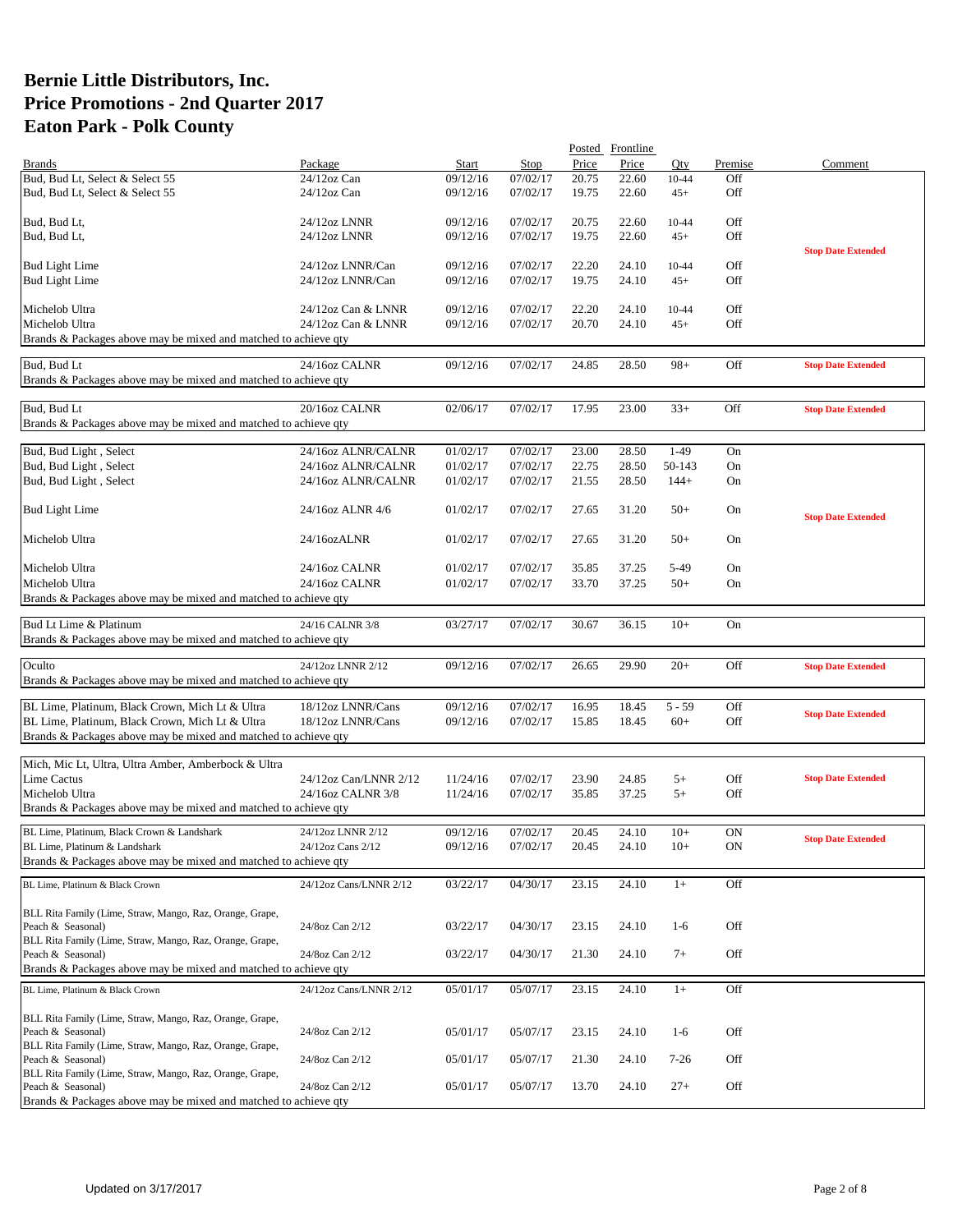|                                                                               |                        |          |             |       | Posted Frontline |           |         |                           |
|-------------------------------------------------------------------------------|------------------------|----------|-------------|-------|------------------|-----------|---------|---------------------------|
| <b>Brands</b>                                                                 | Package                | Start    | <b>Stop</b> | Price | Price            | Otv       | Premise | Comment                   |
| BL Lime, Platinum & Black Crown                                               | 24/12oz Cans/LNNR 2/12 | 05/08/17 | 06/25/17    | 23.15 | 24.10            | $1+$      | Off     |                           |
|                                                                               |                        |          |             |       |                  |           |         |                           |
| BLL Rita Family (Lime, Straw, Mango, Raz, Orange, Grape,                      |                        |          |             |       |                  |           |         |                           |
| Peach & Seasonal)<br>BLL Rita Family (Lime, Straw, Mango, Raz, Orange, Grape, | 24/8oz Can 2/12        | 05/08/17 | 06/25/17    | 23.15 | 24.10            | $1-6$     | Off     |                           |
| Peach & Seasonal)                                                             | 24/8oz Can 2/12        | 05/08/17 | 06/25/17    | 21.30 | 24.10            | $7+$      | Off     |                           |
| Brands & Packages above may be mixed and matched to achieve qty               |                        |          |             |       |                  |           |         |                           |
|                                                                               |                        |          |             |       |                  |           |         |                           |
| BL Lime, Platinum & Black Crown                                               | 24/12oz Cans/LNNR 2/12 | 06/26/17 | 07/02/17    | 23.15 | 24.10            | $1+$      | Off     |                           |
|                                                                               |                        |          |             |       |                  |           |         |                           |
| BLL Rita Family (Lime, Straw, Mango, Raz, Orange, Grape,<br>Peach & Seasonal) | 24/8oz Can 2/12        | 06/26/17 | 07/02/17    | 23.15 | 24.10            | $1-6$     | Off     |                           |
| BLL Rita Family (Lime, Straw, Mango, Raz, Orange, Grape,                      |                        |          |             |       |                  |           |         |                           |
| Peach & Seasonal)                                                             | 24/8oz Can 2/12        | 06/26/17 | 07/02/17    | 21.30 | 24.10            | $7-26$    | Off     |                           |
| BLL Rita Family (Lime, Straw, Mango, Raz, Orange, Grape,                      |                        |          |             |       |                  |           |         |                           |
| Peach & Seasonal)                                                             | 24/8oz Can 2/12        | 06/26/17 | 07/02/17    | 13.70 | 24.10            | $27+$     | Off     |                           |
| Brands & Packages above may be mixed and matched to achieve qty               |                        |          |             |       |                  |           |         |                           |
|                                                                               |                        |          |             |       |                  |           |         |                           |
| Bud Light Lime, Platinum & Black Crown                                        | 24/12oz LNNR 4/6       | 04/03/17 | 04/30/17    | 21.60 | 24.55            | $10+$     | Off     |                           |
| Brands & Packages above may be mixed and matched to achieve qty               |                        |          |             |       |                  |           |         |                           |
| Bud Lt Platinum & Black Crown                                                 | 24/12oz LNNR 4/6       | 05/01/17 | 05/07/17    | 21.60 | 24.55            | $10+$     | Off     |                           |
|                                                                               |                        |          |             |       |                  |           |         |                           |
| <b>Bud Light Lime</b>                                                         | 24/12oz LNNR 4/6       | 05/01/17 | 05/07/17    | 21.60 | 24.55            | $10 - 14$ | Off     |                           |
| <b>Bud Light Lime</b>                                                         | 24/12oz LNNR 4/6       | 05/01/17 | 05/07/17    | 15.85 | 24.55            | $15+$     | Off     |                           |
| Brands & Packages above may be mixed and matched to achieve qty               |                        |          |             |       |                  |           |         |                           |
|                                                                               |                        |          |             |       |                  |           |         |                           |
| Bud Light Lime, Platinum & Black Crown                                        | 24/12oz LNNR 4/6       | 05/08/17 | 07/02/17    | 21.60 | 24.55            | $10+$     | Off     |                           |
| Brands & Packages above may be mixed and matched to achieve qty               |                        |          |             |       |                  |           |         |                           |
|                                                                               |                        |          |             |       |                  |           |         |                           |
| Busch, Busch Lt, Nat Lt, Nat Ice & Rolling Rock                               | 24/12oz Can S/C        | 01/16/17 | 04/29/17    | 15.35 | 17.00            | 15-76     | Off     |                           |
| Busch, Busch Lt, Nat Lt, Nat Ice & Rolling Rock                               | $24/12$ oz Can S/C     | 01/16/17 | 04/29/17    | 13.80 | 17.00            | $77+$     | Off     |                           |
|                                                                               |                        |          |             |       |                  |           |         |                           |
| Natty Daddy                                                                   | $24/12$ oz Can S/C     | 01/16/17 | 04/29/17    | 15.35 | 16.10            | $1-4$     | Off     |                           |
| Natty Daddy                                                                   | 24/12oz Can S/C        | 01/16/17 | 04/29/17    | 14.35 | 16.10            | 5-76      | Off     |                           |
| Natty Daddy                                                                   | 24/12oz Can S/C        | 01/16/17 | 04/29/17    | 13.80 | 16.10            | $77+$     | Off     |                           |
| Brands & Packages above may be mixed and matched to achieve qty               |                        |          |             |       |                  |           |         |                           |
| Busch, Busch Lt, Nat Lt, Nat Ice & Rolling Rock                               | 24/12oz Can S/C        | 05/01/17 | 07/02/17    | 15.35 | 17.00            | $15+$     | Off     |                           |
| Brands & Packages above may be mixed and matched to achieve qty               |                        |          |             |       |                  |           |         |                           |
|                                                                               |                        |          |             |       |                  |           |         |                           |
| <b>Natty Daddy</b>                                                            | 24/12oz Can S/C        | 05/01/17 | 07/02/17    | 14.35 | 16.10            | $5+$      | Off     |                           |
|                                                                               |                        |          |             |       |                  |           |         |                           |
| Busch, Busch Lt, Nat Lt, Nat Ice, Bud Ice, Rolling Rock                       |                        |          |             |       |                  |           |         |                           |
| & Busch Ice                                                                   | 18/12oz Cans/LNNR      | 04/03/17 | 04/16/17    | 10.95 | 12.40            | 20-39     | Off     |                           |
| Busch, Busch Lt, Nat Lt, Nat Ice, Bud Ice, Rolling Rock                       |                        |          |             |       |                  |           |         |                           |
| & Busch Ice                                                                   | 18/12oz Cans/LNNR      | 04/03/17 | 04/16/17    | 9.35  | 12.40            | $40+$     | Off     |                           |
| Brands & Packages above may be mixed and matched to achieve qty               |                        |          |             |       |                  |           |         |                           |
|                                                                               |                        |          |             |       |                  |           |         |                           |
| Busch, Busch Lt, Nat Lt, Nat Ice, Bud Ice, Rolling Rock                       |                        |          |             |       |                  |           |         |                           |
| & Busch Ice                                                                   | 18/12oz Cans/LNNR      | 04/17/17 | 07/02/17    | 9.35  | 12.40            | $40+$     | Off     |                           |
| Brands & Packages above may be mixed and matched to achieve qty               |                        |          |             |       |                  |           |         |                           |
|                                                                               |                        |          |             |       |                  |           |         |                           |
| King Cobra & High Gravity                                                     | 24/16oz Can 6/4        | 09/12/16 | 07/02/17    | 17.75 | 19.55            | $5+$      | Off     | <b>Stop Date Extended</b> |
| Brands & Packages above may be mixed and matched to achieve qty               |                        |          |             |       |                  |           |         |                           |
|                                                                               |                        |          |             |       |                  |           |         |                           |
| Shock Top & Shock Top Sampler                                                 | 24/12oz LNNR           | 09/12/16 | 07/02/17    | 19.70 | 27.75            | $56+$     | Off     | <b>Stop Date Extended</b> |
| Shock Top & Shock Top Lemon                                                   | $15/12$ oz Can         | 09/12/16 | 07/02/17    | 13.65 | 15.25            | $50+$     | Off     | <b>Stop Date Extended</b> |
|                                                                               |                        |          |             |       |                  |           | Off     |                           |
| Shock Top & Shock Top Lemon                                                   | 30/12oz Can 2/15       | 09/12/16 | 07/02/17    | 25.70 | 28.90            | $25+$     |         | <b>Stop Date Extended</b> |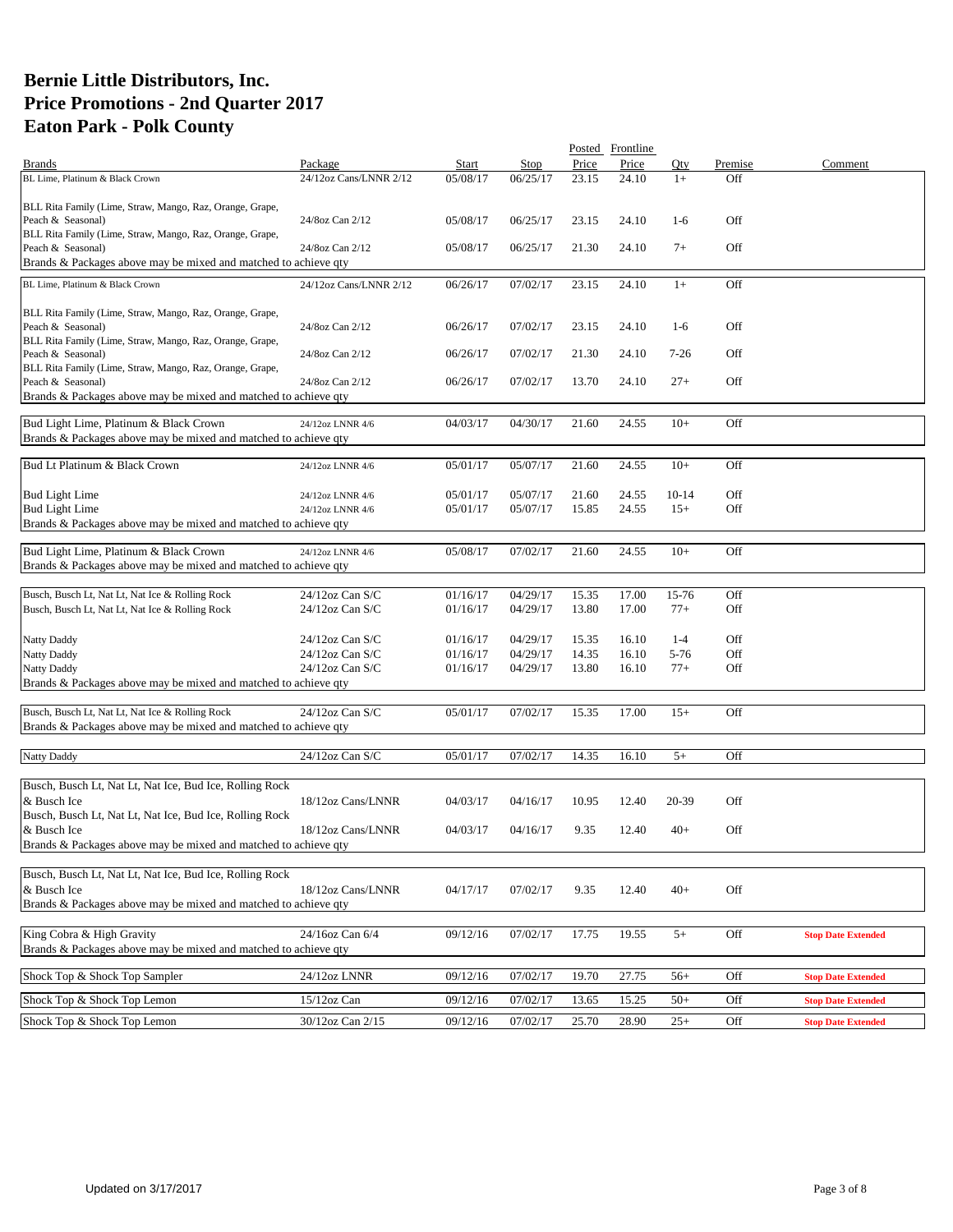|                                                                                                     |                       |          |          |       | Posted Frontline |           |         |                           |
|-----------------------------------------------------------------------------------------------------|-----------------------|----------|----------|-------|------------------|-----------|---------|---------------------------|
| <b>Brands</b>                                                                                       | Package               | Start    | Stop     | Price | Price            | Oty       | Premise | Comment                   |
| Shock Top, Apple Wheat, Lemon, Pumpkin, Rasp, IPA, Winter                                           |                       |          |          |       |                  |           |         |                           |
| Combo, Choc, Pretzel, Ginger, Ruby Red                                                              | 24/12oz LNNR 4/6      | 03/13/17 | 06/10/17 | 27.10 | 27.75            | $1 - 19$  | Off     |                           |
| Shock Top, Apple Wheat, Lemon, Pumpkin, Rasp, IPA, Winter                                           |                       |          |          |       |                  |           |         |                           |
| Combo, Choc, Pretzel, Ginger, Ruby Red                                                              | 24/12oz LNNR 4/6      | 03/13/17 | 06/10/17 | 26.10 | 27.75            | $20 - 55$ | Off     | <b>Stop Date Extended</b> |
| Shock Top, Apple Wheat, Lemon, Pumpkin, Rasp, IPA, Winter                                           |                       |          |          |       |                  |           |         |                           |
| Combo, Choc, Pretzel, Ginger, Ruby Red                                                              | 24/12oz LNNR 4/6      | 03/13/17 | 06/10/17 | 25.10 | 27.75            | 56-111    | Off     |                           |
| Shock Top, Apple Wheat, Lemon, Pumpkin, Rasp, IPA, Winter                                           |                       |          |          |       |                  |           |         |                           |
| Combo, Choc, Pretzel, Ginger, Ruby Red                                                              | 24/12oz LNNR 4/6      | 03/13/17 | 06/10/17 | 24.10 | 27.75            | $112+$    | Off     |                           |
| Brands & Packages above may be mixed and matched to achieve qty                                     |                       |          |          |       |                  |           |         |                           |
| Shock Top, Apple Wheat, Lemon, Pumpkin, Rasp, IPA, Winter                                           |                       |          |          |       |                  |           |         |                           |
| Combo, Choc, Pretzel, Ginger, Ruby Red                                                              | 24/12oz LNNR 4/6      | 06/12/17 | 06/18/17 | 27.10 | 27.75            | $1-19$    | Off     |                           |
| Shock Top, Apple Wheat, Lemon, Pumpkin, Rasp, IPA, Winter                                           |                       |          |          |       |                  |           |         |                           |
| Combo, Choc, Pretzel, Ginger, Ruby Red                                                              | 24/12oz LNNR 4/6      | 06/12/17 | 06/18/17 | 19.20 | 27.75            | $20+$     | Off     |                           |
| Brands & Packages above may be mixed and matched to achieve qty                                     |                       |          |          |       |                  |           |         |                           |
|                                                                                                     |                       |          |          |       |                  |           |         |                           |
| Shock Top, Apple Wheat, Lemon, Pumpkin, Rasp, IPA, Winter                                           |                       |          |          |       |                  |           |         |                           |
| Combo, Choc, Pretzel, Ginger, Ruby Red                                                              | 24/12oz LNNR 4/6      | 06/19/17 | 09/02/17 | 27.10 | 27.75            | $1-19$    | Off     |                           |
| Shock Top, Apple Wheat, Lemon, Pumpkin, Rasp, IPA, Winter                                           |                       |          |          |       |                  |           |         |                           |
| Combo, Choc, Pretzel, Ginger, Ruby Red                                                              | 24/12oz LNNR 4/6      | 06/19/17 | 09/02/17 | 26.10 | 27.75            | $20 - 55$ | Off     |                           |
| Shock Top, Apple Wheat, Lemon, Pumpkin, Rasp, IPA, Winter<br>Combo, Choc, Pretzel, Ginger, Ruby Red | 24/12oz LNNR 4/6      | 06/19/17 | 09/02/17 | 25.10 | 27.75            | 56-111    | Off     |                           |
| Shock Top, Apple Wheat, Lemon, Pumpkin, Rasp, IPA, Winter                                           |                       |          |          |       |                  |           |         |                           |
| Combo, Choc, Pretzel, Ginger, Ruby Red                                                              | 24/12oz LNNR 4/6      | 06/19/17 | 09/02/17 | 24.10 | 27.75            | $112+$    | Off     |                           |
| Brands & Packages above may be mixed and matched to achieve gty                                     |                       |          |          |       |                  |           |         |                           |
|                                                                                                     |                       |          |          |       |                  |           |         |                           |
|                                                                                                     |                       |          |          |       |                  |           |         |                           |
| Wild Blue & Redbridge                                                                               | 24/12oz LNNR 4/6      | 11/14/16 | 07/02/17 | 28.65 | 29.35            | $28+$     | Off     | <b>Stop Date Extended</b> |
| Brands & Packages above may be mixed and matched to achieve qty                                     |                       |          |          |       |                  |           |         |                           |
|                                                                                                     |                       |          |          |       |                  |           |         |                           |
| Kirin Ichiban & Kirin Light                                                                         | 24/12oz LNNR 4/6      | 11/14/16 | 07/02/17 | 23.50 | 27.75            | $10+$     | Off     | <b>Stop Date Extended</b> |
| Brands & Packages above may be mixed and matched to achieve qty                                     |                       |          |          |       |                  |           |         |                           |
|                                                                                                     |                       |          |          |       |                  |           |         |                           |
| Becks, Lt, Dark, Oktob, Sapphire, Becks NA & Bass                                                   | 24/12oz LNNR 4/6      | 09/12/16 | 05/21/17 | 22.05 | 24.55            | 56-111    | Off     | <b>Stop Date Extended</b> |
| Becks, Lt, Dark, Oktob, Sapphire, Becks NA & Bass                                                   | 24/12oz LNNR 4/6      | 09/12/16 | 05/21/17 | 19.80 | 24.55            | $112+$    | Off     |                           |
| Brands & Packages above may be mixed and matched to achieve qty                                     |                       |          |          |       |                  |           |         |                           |
|                                                                                                     |                       |          |          |       |                  |           |         |                           |
| Becks, Lt, Dark, Oktob, Sapphire                                                                    | 24/12oz LNNR 4/6      | 05/22/17 | 05/28/17 | 16.50 | 24.55            | $20+$     | Off     |                           |
|                                                                                                     |                       |          |          |       |                  |           |         |                           |
| Bass Ale & Beck's NA                                                                                | 24/12oz LNNR 4/6      | 05/22/17 | 05/28/17 | 22.05 | 24.55            | 56-111    | Off     |                           |
| Bass Ale & Beck's NA                                                                                | 24/12oz LNNR 4/6      | 05/22/17 | 05/28/17 | 19.80 | 24.55            | $112+$    | Off     |                           |
| Brands & Packages above may be mixed and matched to achieve qty                                     |                       |          |          |       |                  |           |         |                           |
|                                                                                                     |                       |          |          |       |                  |           |         |                           |
| Becks, Lt, Dark, Oktob, Sapphire, Becks NA & Bass                                                   | 24/12oz LNNR 4/6      | 05/29/17 | 07/02/17 | 22.05 | 24.55            | 56-111    | Off     |                           |
| Becks, Lt, Dark, Oktob, Sapphire, Becks NA & Bass                                                   | 24/12oz LNNR 4/6      | 05/29/17 | 07/02/17 | 19.80 | 24.55            | $112+$    | Off     |                           |
| Brands & Packages above may be mixed and matched to achieve gty                                     |                       |          |          |       |                  |           |         |                           |
| Becks, Light, Dark, Oktoberfest, Sapphire & Bass                                                    | 24/12oz LNNR/CAN 2/12 | 03/06/17 | 04/16/17 | 20.35 | 24.10            | 56-111    | Off     |                           |
|                                                                                                     |                       | 03/06/17 |          |       |                  |           |         |                           |
| Becks, Light, Dark, Oktoberfest, Sapphire & Bass                                                    | 24/12oz LNNR/CAN 2/12 |          | 04/16/17 | 19.80 | 24.10            | $112+$    | Off     |                           |
|                                                                                                     |                       |          |          |       |                  |           |         | <b>Stop Date Extended</b> |
| Land Shark                                                                                          | 24/12oz LNNR/CAN 2/12 | 03/06/17 | 04/16/17 | 22.15 | 24.10            | 56-111    | Off     |                           |
| Land Shark                                                                                          | 24/12oz LNNR/CAN 2/12 | 03/06/17 | 04/16/17 | 20.35 | 24.10            | $112+$    | Off     |                           |
| Brands & Packages above may be mixed and matched to achieve qty                                     |                       |          |          |       |                  |           |         |                           |
|                                                                                                     |                       |          |          |       |                  |           |         |                           |
| Becks, Light, Dark, Oktoberfest, Sapphire & Bass                                                    | 24/12oz LNNR/CAN 2/12 | 04/17/17 | 04/23/17 | 19.20 | 24.10            | $10+$     | Off     |                           |
|                                                                                                     |                       |          |          |       |                  |           |         |                           |
| Land Shark                                                                                          | 24/12oz LNNR/CAN 2/12 | 04/17/17 | 04/23/17 | 19.20 | 24.10            | $10+$     | Off     |                           |
| Brands & Packages above may be mixed and matched to achieve gty                                     |                       |          |          |       |                  |           |         |                           |
|                                                                                                     |                       |          |          |       |                  |           |         |                           |
| Becks, Light, Dark, Oktoberfest, Sapphire & Bass                                                    | 24/12oz LNNR/CAN 2/12 | 04/24/17 | 05/07/17 | 20.35 | 24.10            | 56-111    | Off     |                           |
| Becks, Light, Dark, Oktoberfest, Sapphire & Bass                                                    | 24/12oz LNNR/CAN 2/12 | 04/24/17 | 05/07/17 | 19.80 | 24.10            | $112+$    | Off     |                           |
|                                                                                                     |                       |          |          |       |                  |           |         |                           |
| Land Shark                                                                                          | 24/12oz LNNR/CAN 2/12 | 04/24/17 | 05/07/17 | 22.15 | 24.10            | 56-111    | Off     |                           |
| Land Shark                                                                                          | 24/12oz LNNR/CAN 2/12 | 04/24/17 | 05/07/17 | 20.35 | 24.10            | $112+$    | Off     |                           |
| Brands & Packages above may be mixed and matched to achieve qty                                     |                       |          |          |       |                  |           |         |                           |
|                                                                                                     |                       |          |          |       |                  |           |         |                           |
| Becks, Light, Dark, Oktoberfest, Sapphire & Bass                                                    | 24/12oz LNNR/CAN 2/12 | 05/08/17 | 05/14/17 | 19.20 | 24.10            | $10+$     | Off     |                           |
|                                                                                                     |                       |          |          |       |                  |           |         |                           |
| <b>Land Shark</b>                                                                                   | 24/12oz LNNR/CAN 2/12 | 05/08/17 | 05/14/17 | 19.20 | 24.10            | $10+$     | Off     |                           |
| Brands & Packages above may be mixed and matched to achieve qty                                     |                       |          |          |       |                  |           |         |                           |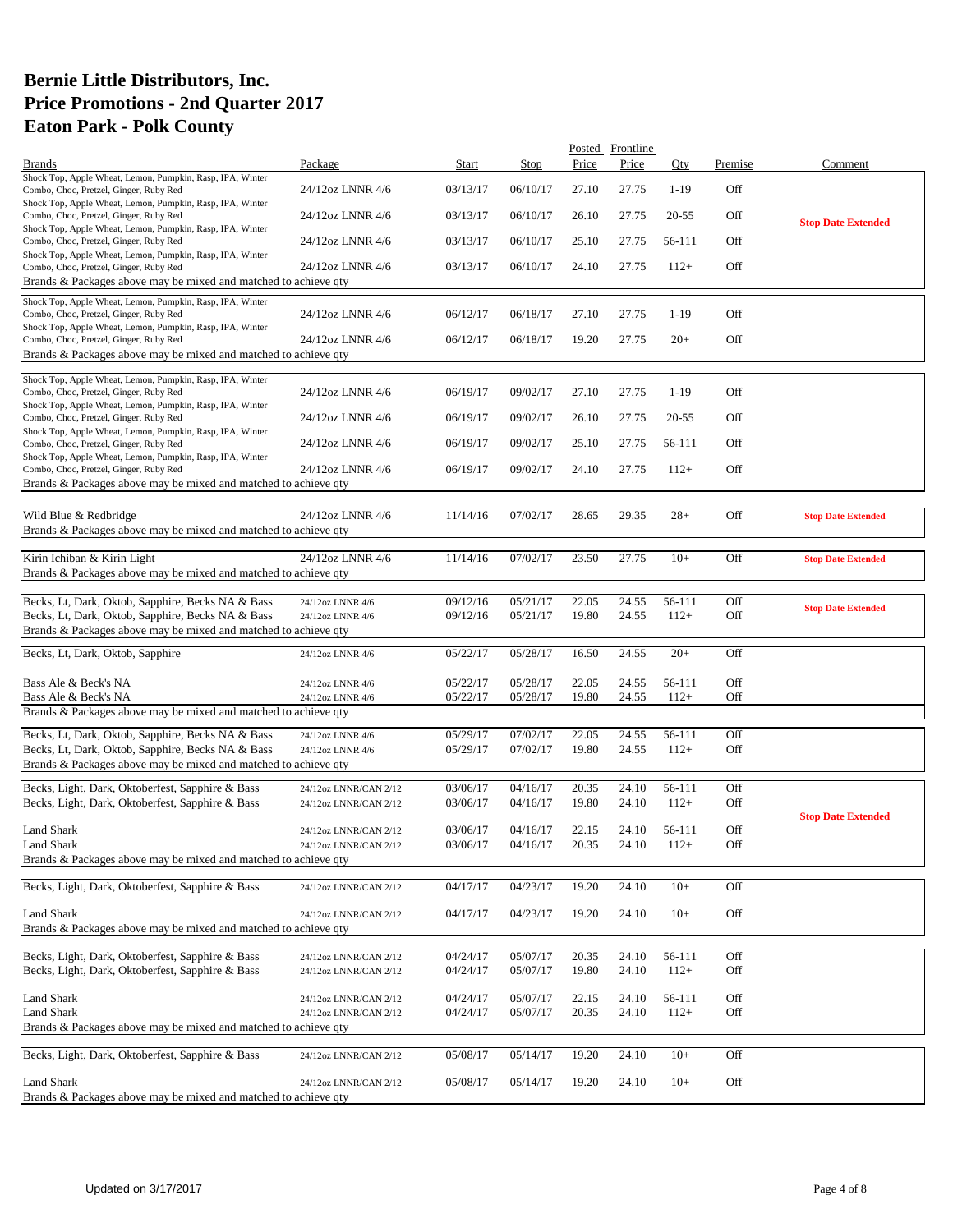| Start<br>Price<br>Price<br>Comment<br>Package<br><b>Stop</b><br>Oty<br>Premise<br><b>Brands</b><br>Becks, Light, Dark, Oktoberfest, Sapphire & Bass<br>05/15/17<br>06/11/17<br>20.35<br>24.10<br>56-111<br>Off<br>24/12oz LNNR/CAN 2/12<br>Becks, Light, Dark, Oktoberfest, Sapphire & Bass<br>05/15/17<br>06/11/17<br>19.80<br>24.10<br>$112+$<br>Off<br>24/12oz LNNR/CAN 2/12<br>Off<br>Land Shark<br>05/15/17<br>06/11/17<br>22.15<br>24.10<br>56-111<br>24/12oz LNNR/CAN 2/12 |  |
|-----------------------------------------------------------------------------------------------------------------------------------------------------------------------------------------------------------------------------------------------------------------------------------------------------------------------------------------------------------------------------------------------------------------------------------------------------------------------------------|--|
|                                                                                                                                                                                                                                                                                                                                                                                                                                                                                   |  |
|                                                                                                                                                                                                                                                                                                                                                                                                                                                                                   |  |
|                                                                                                                                                                                                                                                                                                                                                                                                                                                                                   |  |
|                                                                                                                                                                                                                                                                                                                                                                                                                                                                                   |  |
|                                                                                                                                                                                                                                                                                                                                                                                                                                                                                   |  |
| <b>Land Shark</b><br>Off<br>05/15/17<br>06/11/17<br>20.35<br>24.10<br>$112+$<br>24/12oz LNNR/CAN 2/12                                                                                                                                                                                                                                                                                                                                                                             |  |
| Brands & Packages above may be mixed and matched to achieve qty                                                                                                                                                                                                                                                                                                                                                                                                                   |  |
|                                                                                                                                                                                                                                                                                                                                                                                                                                                                                   |  |
| Becks, Light, Dark, Oktoberfest, Sapphire & Bass<br>Off<br>06/12/17<br>06/18/17<br>19.20<br>24.10<br>$10+$<br>24/12oz LNNR/CAN 2/12                                                                                                                                                                                                                                                                                                                                               |  |
|                                                                                                                                                                                                                                                                                                                                                                                                                                                                                   |  |
| <b>Land Shark</b><br>Off<br>06/12/17<br>06/18/17<br>19.20<br>24.10<br>$10+$<br>24/12oz LNNR/CAN 2/12                                                                                                                                                                                                                                                                                                                                                                              |  |
| Brands & Packages above may be mixed and matched to achieve qty                                                                                                                                                                                                                                                                                                                                                                                                                   |  |
|                                                                                                                                                                                                                                                                                                                                                                                                                                                                                   |  |
| Becks, Light, Dark, Oktoberfest, Sapphire & Bass<br>06/19/17<br>07/09/17<br>20.35<br>24.10<br>56-111<br>Off                                                                                                                                                                                                                                                                                                                                                                       |  |
| 24/12oz LNNR/CAN 2/12                                                                                                                                                                                                                                                                                                                                                                                                                                                             |  |
| Becks, Light, Dark, Oktoberfest, Sapphire & Bass<br>06/19/17<br>07/09/17<br>19.80<br>24.10<br>$112+$<br>Off<br>24/12oz LNNR/CAN 2/12                                                                                                                                                                                                                                                                                                                                              |  |
|                                                                                                                                                                                                                                                                                                                                                                                                                                                                                   |  |
| Off<br>Land Shark<br>07/09/17<br>22.15<br>24/12oz LNNR/CAN 2/12<br>06/19/17<br>24.10<br>56-111                                                                                                                                                                                                                                                                                                                                                                                    |  |
| Off<br><b>Land Shark</b><br>06/19/17<br>07/09/17<br>20.35<br>24.10<br>$112+$<br>24/12oz LNNR/CAN 2/12                                                                                                                                                                                                                                                                                                                                                                             |  |
| Brands & Packages above may be mixed and matched to achieve qty                                                                                                                                                                                                                                                                                                                                                                                                                   |  |
|                                                                                                                                                                                                                                                                                                                                                                                                                                                                                   |  |
| Beck's, Sapphire, Black Crown, BL Lime, Platinum,                                                                                                                                                                                                                                                                                                                                                                                                                                 |  |
| Michelob Ultra & Landshark<br>24/16oz CAN 6/4<br>02/06/17<br>07/02/17<br>25.75<br>28.00<br>$1 - 2$<br>Off                                                                                                                                                                                                                                                                                                                                                                         |  |
| Beck's, Sapphire, Black Crown, BL Lime, Platinum,                                                                                                                                                                                                                                                                                                                                                                                                                                 |  |
| Michelob Ultra & Landshark<br>Off<br>24/16oz CAN 6/4<br>02/06/17<br>07/02/17<br>24.90<br>28.00<br>$3+$                                                                                                                                                                                                                                                                                                                                                                            |  |
|                                                                                                                                                                                                                                                                                                                                                                                                                                                                                   |  |
| Shock Top, Apple, Lemon, Pumpkin, Shockolate &                                                                                                                                                                                                                                                                                                                                                                                                                                    |  |
| <b>Twisted Pretzel</b><br>24/16oz CAN 6/4<br>02/06/17<br>07/02/17<br>33.50<br>$1 - 2$<br>Off<br>29.80                                                                                                                                                                                                                                                                                                                                                                             |  |
|                                                                                                                                                                                                                                                                                                                                                                                                                                                                                   |  |
| Shock Top, Apple, Lemon, Pumpkin, Shockolate &                                                                                                                                                                                                                                                                                                                                                                                                                                    |  |
| <b>Twisted Pretzel</b><br>Off<br>24/16oz CAN 6/4<br>02/06/17<br>07/02/17<br>24.90<br>33.50<br>$3+$<br><b>Stop Date Extended</b>                                                                                                                                                                                                                                                                                                                                                   |  |
|                                                                                                                                                                                                                                                                                                                                                                                                                                                                                   |  |
| 07/02/17<br>$1 - 2$<br>Off<br>Goose 312, IPA, Green Line & Four Star Pilsner<br>24/16oz CAN 6/4<br>02/06/17<br>29.80<br>31.95                                                                                                                                                                                                                                                                                                                                                     |  |
| Goose 312, IPA, Green Line & Four Star Pilsner<br>24/16oz CAN 6/4<br>07/02/17<br>24.90<br>31.95<br>$3+$<br>Off<br>02/06/17                                                                                                                                                                                                                                                                                                                                                        |  |
|                                                                                                                                                                                                                                                                                                                                                                                                                                                                                   |  |
| Bud Chelada, Bud Lt Chelada<br>24/16oz Can 6/4<br>02/06/17<br>07/02/17<br>29.80<br>33.50<br>Off<br>$1+$                                                                                                                                                                                                                                                                                                                                                                           |  |
|                                                                                                                                                                                                                                                                                                                                                                                                                                                                                   |  |
| Off<br>Rita Splash (Lime, Strawberry & Pineapple)<br>24/16oz CAN 4/6<br>02/06/17<br>07/02/17<br>29.80<br>37.50<br>$1+$                                                                                                                                                                                                                                                                                                                                                            |  |
|                                                                                                                                                                                                                                                                                                                                                                                                                                                                                   |  |
|                                                                                                                                                                                                                                                                                                                                                                                                                                                                                   |  |
| Off<br>BL Lime Rita Family & Oculto<br>24/16oz CAN 6/4<br>02/06/17<br>07/02/17<br>29.80<br>37.50<br>$1+$                                                                                                                                                                                                                                                                                                                                                                          |  |
| Brands & Packages above may be mixed and matched to achieve qty                                                                                                                                                                                                                                                                                                                                                                                                                   |  |
|                                                                                                                                                                                                                                                                                                                                                                                                                                                                                   |  |
| 01/04/16<br><b>Boddington's Pub</b><br>07/02/17<br>39.15<br>41.75<br>$72+$<br>Off<br>24/16oz CAN 6/4<br><b>Stop Date Extended</b>                                                                                                                                                                                                                                                                                                                                                 |  |
|                                                                                                                                                                                                                                                                                                                                                                                                                                                                                   |  |
| BP Blueberry, Oktoberfest, Pumpkin, Summer, Winter, Spring,                                                                                                                                                                                                                                                                                                                                                                                                                       |  |
| Toasted Lager, Hoptical Illusion, Mosaic Session IPA & Honey<br>24/12oz LNNR 4/6<br>03/20/17<br>06/25/17<br>27.70<br>30.90<br>$25 - 55$<br>Off<br>Robber                                                                                                                                                                                                                                                                                                                          |  |
|                                                                                                                                                                                                                                                                                                                                                                                                                                                                                   |  |
| BP Blueberry, Oktoberfest, Pumpkin, Summer, Winter, Spring,<br>Toasted Lager, Hoptical Illusion, Mosaic Session IPA & Honey                                                                                                                                                                                                                                                                                                                                                       |  |
| 03/20/17<br>30.90<br>Off<br>24/12oz LNNR 4/6<br>06/25/17<br>26.70<br>Robber<br>$56+$                                                                                                                                                                                                                                                                                                                                                                                              |  |
| <b>Stop Date Extended</b>                                                                                                                                                                                                                                                                                                                                                                                                                                                         |  |
| Goose 312, 312 Pale Ale, Honkers, IPA, Winter, Summer, Harvest                                                                                                                                                                                                                                                                                                                                                                                                                    |  |
| Ale, Sixth Day, Endless IPA, Rambler IPA, Oktob, 10 Hills Pale Ale,                                                                                                                                                                                                                                                                                                                                                                                                               |  |
| Off<br>03/20/17<br>06/25/17<br>30.90<br>$25 - 55$<br>Four Star, Green Line, Preseason<br>24/12oz LNNR/Can 4/6<br>27.70                                                                                                                                                                                                                                                                                                                                                            |  |
| Goose 312, 312 Pale Ale, Honkers, IPA, Winter, Summer, Harvest                                                                                                                                                                                                                                                                                                                                                                                                                    |  |
| Ale, Sixth Day, Endless IPA, Rambler IPA, Oktob, 10 Hills Pale Ale,                                                                                                                                                                                                                                                                                                                                                                                                               |  |
| 24/12oz LNNR/Can 4/6<br>03/20/17<br>06/25/17<br>Off<br>26.70<br>30.90<br>$56+$<br>Four Star, Green Line, Preseason                                                                                                                                                                                                                                                                                                                                                                |  |
| Brands & Packages above may be mixed and matched to achieve qty                                                                                                                                                                                                                                                                                                                                                                                                                   |  |
|                                                                                                                                                                                                                                                                                                                                                                                                                                                                                   |  |
|                                                                                                                                                                                                                                                                                                                                                                                                                                                                                   |  |
|                                                                                                                                                                                                                                                                                                                                                                                                                                                                                   |  |
| BP Blueberry, Oktoberfest, Pumpkin, Summer, Winter, Spring,                                                                                                                                                                                                                                                                                                                                                                                                                       |  |
| Toasted Lager, Hoptical Illusion, Mosaic Session IPA & Honey<br>24/12oz LNNR 4/6<br>06/26/17<br>07/02/17<br>30.90<br>$10+$<br>Off<br>Robber<br>19.20                                                                                                                                                                                                                                                                                                                              |  |
|                                                                                                                                                                                                                                                                                                                                                                                                                                                                                   |  |
| Goose 312, 312 Pale Ale, Honkers, IPA, Winter, Summer, Harvest                                                                                                                                                                                                                                                                                                                                                                                                                    |  |
| Ale, Sixth Day, Endless IPA, Rambler IPA, Oktob, 10 Hills Pale Ale,                                                                                                                                                                                                                                                                                                                                                                                                               |  |
| 27.70<br>30.90<br>$25 - 55$<br>Off<br>Four Star, Green Line, Preseason<br>24/12oz LNNR/Can 4/6<br>06/26/17<br>07/02/17                                                                                                                                                                                                                                                                                                                                                            |  |
| Goose 312, 312 Pale Ale, Honkers, IPA, Winter, Summer, Harvest                                                                                                                                                                                                                                                                                                                                                                                                                    |  |
| Ale, Sixth Day, Endless IPA, Rambler IPA, Oktob, 10 Hills Pale Ale,                                                                                                                                                                                                                                                                                                                                                                                                               |  |
| 24/12oz LNNR/Can 4/6<br>07/02/17<br>30.90<br>$56+$<br>Off<br>Four Star, Green Line, Preseason<br>06/26/17<br>26.70<br>Brands & Packages above may be mixed and matched to achieve qty                                                                                                                                                                                                                                                                                             |  |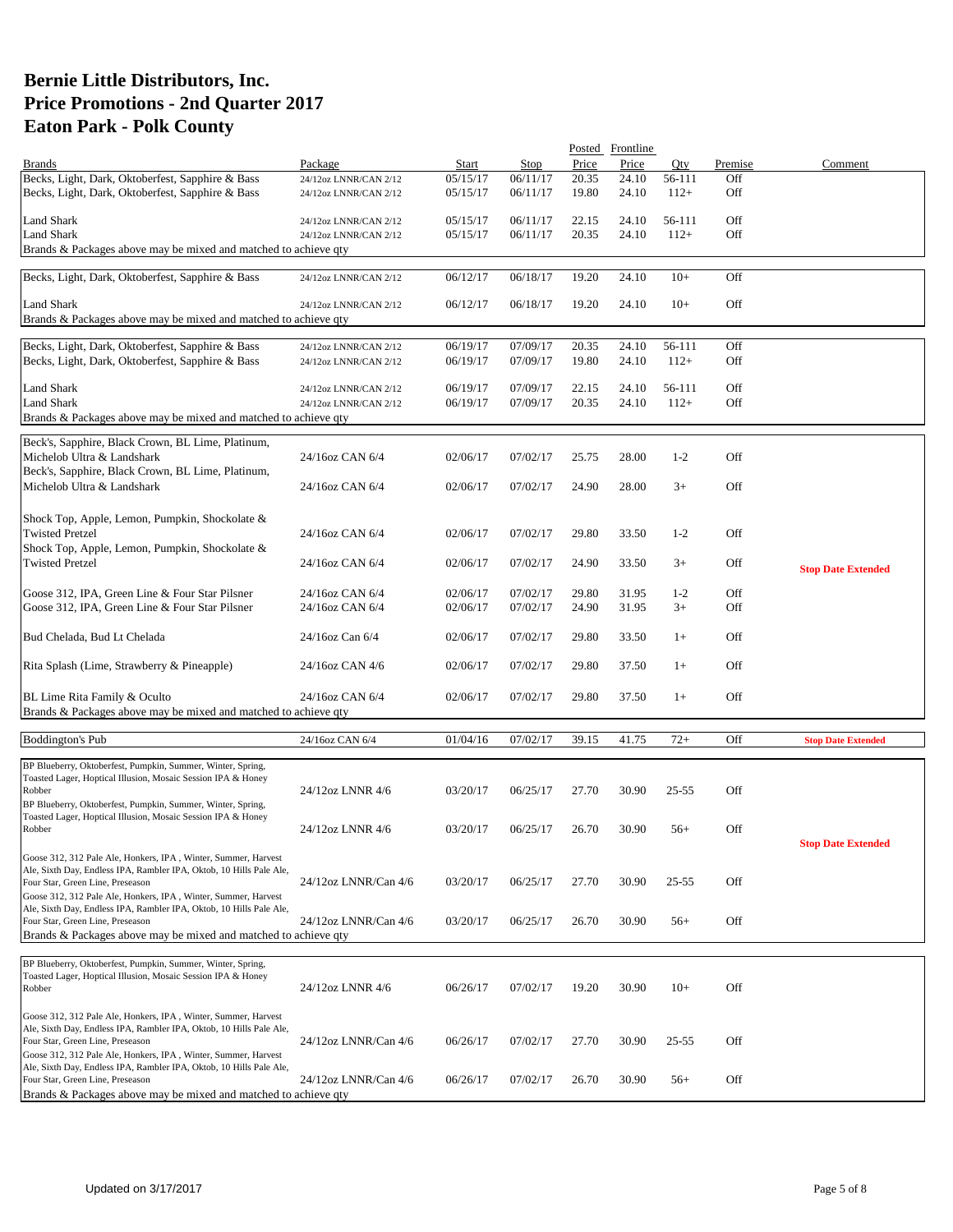|                                                                  |                           |          |          |       | Posted Frontline |          |         |                           |
|------------------------------------------------------------------|---------------------------|----------|----------|-------|------------------|----------|---------|---------------------------|
| <b>Brands</b>                                                    | Package                   | Start    | Stop     | Price | Price            | Qty      | Premise | Comment                   |
| Shock Top, Wheat IPA, Lemon, Pumpkin, Variety, Apple, Winter,    |                           |          |          |       |                  |          |         |                           |
| Honey Bourbon, Choc, Pretzel, Ginger & Ruby Red                  | 24/12oz LNNR/Can 2/12     | 01/23/17 | 07/02/17 | 24.60 | 27.75            | 14-55    | Off     |                           |
| Shock Top, Wheat IPA, Lemon, Pumpkin, Variety, Apple, Winter,    |                           |          |          |       |                  |          |         |                           |
| Honey Bourbon, Choc, Pretzel, Ginger & Ruby Red                  | 24/12oz LNNR/Can 2/12     | 01/23/17 | 07/02/17 | 23.60 | 27.75            | 56-111   | Off     |                           |
| Shock Top, Wheat IPA, Lemon, Pumpkin, Variety, Apple, Winter,    |                           |          |          |       |                  |          |         |                           |
| Honey Bourbon, Choc, Pretzel, Ginger & Ruby Red                  | 24/12oz LNNR/Can 2/12     | 01/23/17 | 07/02/17 | 22.60 | 27.75            | $112+$   | Off     |                           |
|                                                                  |                           |          |          |       |                  |          |         | <b>Stop Date Extended</b> |
| Goose 312, 312 Pale, Honkers, IPA, Winter, Summer, Fall, Harvest |                           |          |          |       |                  |          |         |                           |
| Ale, Endless IPA, Winter, Four Star, Green Line, Seasonals       |                           |          |          |       |                  |          |         |                           |
|                                                                  | 24/12oz LNNR/CN 2/12      | 01/23/17 | 07/02/17 | 26.25 | 29.65            | 14-55    | Off     |                           |
| Goose 312, 312 Pale, Honkers, IPA, Winter, Summer, Fall, Harvest |                           |          |          |       |                  |          |         |                           |
| Ale, Endless IPA, Winter, Four Star, Green Line, Seasonals       |                           |          |          |       |                  |          |         |                           |
|                                                                  | 24/12oz LNNR/CN 2/12      | 01/23/17 | 07/02/17 | 25.25 | 29.65            | $56+$    | Off     |                           |
| Brands & Packages above may be mixed and matched to achieve qty  |                           |          |          |       |                  |          |         |                           |
|                                                                  |                           |          |          |       |                  |          |         |                           |
| Goose Seasonal Sampler                                           | 24/12oz Can               | 01/02/17 | 07/02/17 | 25.45 | 28.85            | 14-55    | Off     | <b>Stop Date Extended</b> |
| Goose Seasonal Sampler                                           | 24/12oz Can               | 01/02/17 | 07/02/17 | 24.45 | 28.85            | $56+$    | Off     |                           |
| Brands & Packages above may be mixed and matched to achieve qty  |                           |          |          |       |                  |          |         |                           |
|                                                                  |                           |          |          |       |                  |          |         |                           |
| Goose Seasonal Sampler                                           | 24/12oz LNNR              | 01/02/17 | 07/02/17 | 26.80 | 28.85            | 10-55    | Off     |                           |
| Goose Seasonal Sampler                                           | 24/12oz LNNR              | 01/02/17 | 07/02/17 | 25.50 | 28.85            | 56-111   | Off     | <b>Stop Date Extended</b> |
| Goose Seasonal Sampler                                           | 24/12oz LNNR              | 01/02/17 | 07/02/17 | 24.50 | 28.85            | $112+$   | Off     |                           |
|                                                                  |                           |          |          |       |                  |          |         |                           |
| Brands & Packages above may be mixed and matched to achieve qty  |                           |          |          |       |                  |          |         |                           |
| Stella Artois                                                    | 20/9.6oz LNR              | 09/12/16 | 07/02/17 | 19.90 | 21.95            | $3+$     | Off     | <b>Stop Date Extended</b> |
|                                                                  |                           |          |          |       |                  |          |         |                           |
| Stella Artois, Cidre, Hoegaarden, Leffe Blonde/Brown             | 24/11.2oz LNNR/CN 4/6     | 04/03/17 | 04/23/17 | 26.40 | 32.55            | 56-111   | Off     |                           |
|                                                                  |                           | 04/03/17 | 04/23/17 | 25.75 | 32.55            | 112-215  | Off     |                           |
| Stella Artois, Cidre, Hoegaarden, Leffe Blonde/Brown             | 24/11.2oz LNNR/CN 4/6     |          |          |       |                  |          |         |                           |
| Stella Artois, Cidre, Hoegaarden, Leffe Blonde/Brown             | 24/11.2oz LNNR/CN 4/6     | 04/03/17 | 04/23/17 | 24.46 | 32.55            | $216+$   | Off     |                           |
|                                                                  |                           |          |          |       |                  |          |         |                           |
|                                                                  | 24/11.2oz LNNR/Can 2/12 & |          |          |       |                  |          |         |                           |
| Stella, Stella Cidre, Hoegaarden, Belgian Sampler                | 20/14.9oz Can 2/12        | 04/03/17 | 04/23/17 | 30.30 | 33.30            | $1 - 4$  | Off     |                           |
|                                                                  | 24/11.2oz LNNR/Can 2/12 & |          |          |       |                  |          |         |                           |
| Stella, Stella Cidre, Hoegaarden, Belgian Sampler                | 20/14.9oz Can 2/12        | 04/03/17 |          | 27.00 | 33.30            |          | Off     |                           |
|                                                                  |                           |          | 04/23/17 |       |                  | $5 - 55$ |         |                           |
| Stella, Stella Cidre, Hoegaarden, Belgian Sampler                | 24/11.2oz LNNR/Can 2/12 & |          |          |       |                  |          |         |                           |
|                                                                  | 20/14.9oz Can 2/12        | 04/03/17 | 04/23/17 | 26.40 | 33.30            | 56-111   | Off     |                           |
| Stella, Stella Cidre, Hoegaarden, Belgian Sampler                | 24/11.2oz LNNR/Can 2/12 & |          |          |       |                  |          |         |                           |
|                                                                  | 20/14.9oz Can 2/12        | 04/03/17 | 04/23/17 | 25.75 | 33.30            | $112+$   | Off     |                           |
| Brands & Packages above may be mixed and matched to achieve qty  |                           |          |          |       |                  |          |         |                           |
|                                                                  |                           |          |          |       |                  |          |         |                           |
| Stella Artois, Cidre, Hoegaarden, Leffe Blonde/Brown             | 24/11.2oz LNNR 4/6        | 04/24/17 | 04/30/17 | 26.40 | 32.55            | 56-111   | Off     |                           |
| Stella Artois, Cidre, Hoegaarden, Leffe Blonde/Brown             | 24/11.2oz LNNR 4/6        | 04/24/17 | 04/30/17 | 25.75 | 32.55            | 112-215  | Off     |                           |
| Stella Artois, Cidre, Hoegaarden, Leffe Blonde/Brown             | 24/11.2oz LNNR 4/6        | 04/24/17 | 04/30/17 | 24.46 | 32.55            | $216+$   | Off     |                           |
|                                                                  |                           |          |          |       |                  |          |         |                           |
|                                                                  |                           |          |          |       |                  |          |         |                           |
| Stella Artois                                                    | 24/11.2oz Can 4/6         | 04/24/17 | 04/30/17 | 21.60 | 32.55            | $10+$    | Off     |                           |
|                                                                  |                           |          |          |       |                  |          |         |                           |
|                                                                  |                           |          |          |       |                  |          |         |                           |
| Stella, Stella Cidre, Hoegaarden, Belgian Sampler                | 24/11.2oz LNNR/Can 2/12 & |          |          |       |                  |          |         |                           |
|                                                                  | 20/14.9oz Can 2/12        | 04/24/17 | 04/30/17 | 30.30 | 33.30            | $1 - 4$  | Off     |                           |
| Stella, Stella Cidre, Hoegaarden, Belgian Sampler                | 24/11.2oz LNNR/Can 2/12 & |          |          |       |                  |          |         |                           |
|                                                                  | 20/14.9oz Can 2/12        | 04/24/17 | 04/30/17 | 27.00 | 33.30            | $5 - 55$ | Off     |                           |
| Stella, Stella Cidre, Hoegaarden, Belgian Sampler                | 24/11.2oz LNNR/Can 2/12 & |          |          |       |                  |          |         |                           |
|                                                                  | 20/14.9oz Can 2/12        | 04/24/17 | 04/30/17 | 26.40 | 33.30            | 56-111   | Off     |                           |
| Stella, Stella Cidre, Hoegaarden, Belgian Sampler                | 24/11.2oz LNNR/Can 2/12 & |          |          |       |                  |          |         |                           |
|                                                                  | 20/14.9oz Can 2/12        | 04/24/17 | 04/30/17 | 25.75 | 33.30            | $112+$   | Off     |                           |
| Brands & Packages above may be mixed and matched to achieve qty  |                           |          |          |       |                  |          |         |                           |
|                                                                  |                           |          |          |       |                  |          |         |                           |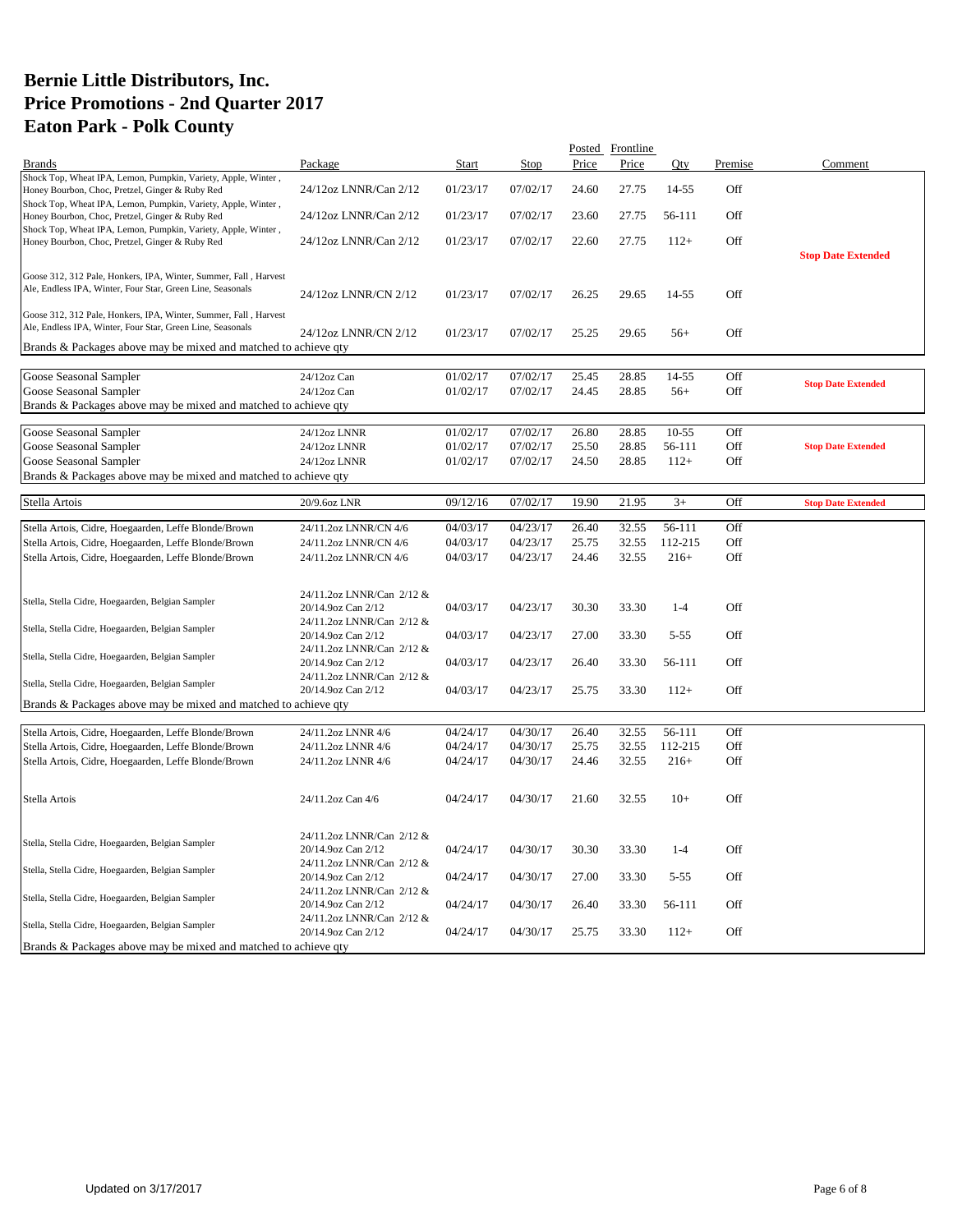|                                                                                                                                                      |                                                 |              |          | Posted | Frontline |          |          |                           |
|------------------------------------------------------------------------------------------------------------------------------------------------------|-------------------------------------------------|--------------|----------|--------|-----------|----------|----------|---------------------------|
| <b>Brands</b>                                                                                                                                        | Package                                         | <b>Start</b> | Stop     | Price  | Price     | Oty      | Premise  | Comment                   |
| Stella Artois, Cidre, Hoegaarden, Leffe Blonde/Brown                                                                                                 | 24/11.2oz LNNR/CN 4/6                           | 05/01/17     | 07/02/17 | 26.40  | 32.55     | 56-111   | Off      |                           |
| Stella Artois, Cidre, Hoegaarden, Leffe Blonde/Brown                                                                                                 | 24/11.2oz LNNR/CN 4/6                           | 05/01/17     | 07/02/17 | 25.75  | 32.55     | 112-215  | Off      |                           |
| Stella Artois, Cidre, Hoegaarden, Leffe Blonde/Brown                                                                                                 | 24/11.2oz LNNR/CN 4/6                           | 05/01/17     | 07/02/17 | 24.46  | 32.55     | $216+$   | Off      |                           |
|                                                                                                                                                      |                                                 |              |          |        |           |          |          |                           |
|                                                                                                                                                      |                                                 |              |          |        |           |          |          |                           |
| Stella, Stella Cidre, Hoegaarden, Belgian Sampler                                                                                                    | 24/11.2oz LNNR/Can 2/12 &                       |              |          |        |           |          |          |                           |
|                                                                                                                                                      | 20/14.9oz Can 2/12                              | 05/01/17     | 07/02/17 | 30.30  | 33.30     | $1 - 4$  | Off      |                           |
| Stella, Stella Cidre, Hoegaarden, Belgian Sampler                                                                                                    | 24/11.2oz LNNR/Can 2/12 &<br>20/14.9oz Can 2/12 | 05/01/17     | 07/02/17 | 27.00  | 33.30     | $5 - 55$ | Off      |                           |
|                                                                                                                                                      | 24/11.2oz LNNR/Can 2/12 &                       |              |          |        |           |          |          |                           |
| Stella, Stella Cidre, Hoegaarden, Belgian Sampler                                                                                                    | 20/14.9oz Can 2/12                              | 05/01/17     | 07/02/17 | 26.40  | 33.30     | 56-111   | Off      |                           |
|                                                                                                                                                      | 24/11.2oz LNNR/Can 2/12 &                       |              |          |        |           |          |          |                           |
| Stella, Stella Cidre, Hoegaarden, Belgian Sampler                                                                                                    | 20/14.9oz Can 2/12                              | 05/01/17     | 07/02/17 | 25.75  | 33.30     | $112+$   | Off      |                           |
| Brands & Packages above may be mixed and matched to achieve qty                                                                                      |                                                 |              |          |        |           |          |          |                           |
|                                                                                                                                                      |                                                 |              |          |        |           |          |          |                           |
| Montejo                                                                                                                                              | 24/12oz Can 2/12                                | 11/14/16     | 07/02/17 | 19.95  | 23.00     | $5+$     | Off & On | <b>Stop Date Extended</b> |
|                                                                                                                                                      |                                                 |              |          |        |           |          |          |                           |
| Kona Longboard, Fire Rock, Pipeline, Wailua Wheat, Koko Brown,<br>Castaway, Big Wave, Lemongrass & Lavaman                                           | 24/12oz LNNR 4/6                                | 05/01/17     | 05/28/17 | 25.56  | 28.76     | $15+$    | On & Off |                           |
| Brands & Packages above may be mixed and matched to achieve qty                                                                                      |                                                 |              |          |        |           |          |          |                           |
|                                                                                                                                                      |                                                 |              |          |        |           |          |          |                           |
| Kona Longboard, Castaway, Variety & Big Wave                                                                                                         | 2/12/12 LNNR & Can                              | 04/03/17     | 04/30/17 | 23.98  | 27.18     | $15+$    | On & Off |                           |
| Brands & Packages above may be mixed and matched to achieve qty                                                                                      |                                                 |              |          |        |           |          |          |                           |
|                                                                                                                                                      |                                                 |              |          |        |           |          |          |                           |
| Widmer Hefeweizen, Drop Top Amber Ale, Drifter Pale Ale, Rotator                                                                                     |                                                 |              |          |        |           |          |          |                           |
| IPA, Upheaval, Alchemy & BRRR                                                                                                                        | 24/12oz LNNR 4/6                                | 04/03/17     | 04/30/17 | 28.80  | 32.00     | $15+$    | Off      |                           |
|                                                                                                                                                      |                                                 |              |          |        |           |          |          |                           |
| Widmer Hefeweizen, Drop Top Amber Ale, Drifter Pale Ale, Rotator                                                                                     |                                                 |              |          |        |           |          |          |                           |
| IPA, Upheaval, Alchemy & BRRR                                                                                                                        | 24/12oz LNNR 4/6                                | 05/29/17     | 07/02/17 | 28.80  | 32.00     | $15+$    | Off      |                           |
| Brands & Packages above may be mixed and matched to achieve qty                                                                                      |                                                 |              |          |        |           |          |          |                           |
|                                                                                                                                                      |                                                 |              |          |        |           |          |          |                           |
| SweetWater 420, IPA & Tacklebox                                                                                                                      | 24/12oz LNNR/Can 2/12                           | 10/10/16     | 12/30/17 | 27.00  | 29.15     | $5+$     | Off      |                           |
| Brands & Packages above may be mixed and matched to achieve qty                                                                                      |                                                 |              |          |        |           |          |          |                           |
|                                                                                                                                                      |                                                 |              |          |        |           |          |          |                           |
| SweetWater 420, IPA                                                                                                                                  | 24/16oz Can 6/4                                 | 1/2/17       | 12/30/17 | 28.50  | 33.45     | $2+$     | Off      |                           |
| Brands & Packages above may be mixed and matched to achieve qty                                                                                      |                                                 |              |          |        |           |          |          |                           |
|                                                                                                                                                      |                                                 |              |          |        |           |          |          |                           |
| 3 Daughters Beach Blonde, Rod Bender, Stern Line, Bimini                                                                                             |                                                 |              |          |        |           |          |          |                           |
| Twist & Blonde Coffee                                                                                                                                | 24/12oz Can 4/6                                 | 4/30/17      | 6/3/17   | 28.00  | 30.00     | $3+$     | Off      |                           |
|                                                                                                                                                      |                                                 |              |          |        |           |          |          |                           |
| 3 Daughters Beach Blonde, Rod Bender, Stern Line, Bimini                                                                                             |                                                 |              |          |        |           |          |          |                           |
| Twist & Blonde Coffee                                                                                                                                | 24/12oz Can 4/6                                 | 6/25/17      | 7/22/17  | 28.00  | 30.00     | $3+$     | Off      |                           |
| Brands & Packages above may be mixed and matched to achieve qty                                                                                      |                                                 |              |          |        |           |          |          |                           |
|                                                                                                                                                      |                                                 |              |          |        |           |          |          |                           |
| Seagrams Family (Wild Berries, Strawberry Daiquiri, Peach Fuzzy Navel, Classic                                                                       |                                                 |              |          |        |           |          |          |                           |
| Lime Margarita, Calypso Colada, Black Cherry Fizz, Bahama Mama, Jamaican Me                                                                          |                                                 |              |          |        |           |          |          |                           |
| Happy, Lime Melonade, Pink Punch, Sangria, Mango, Mimosa, Raspberry<br>Lemonade, Watermelon Splash, Blackberry Breezer, Kiwi Strawberry, Aloha Tini, |                                                 |              |          |        |           |          |          |                           |
| Apple Pomegranate, Orange Swirl & Pink Pineapple)                                                                                                    | 24/12oz LNNR 6/4                                | 11/01/16     | 12/31/17 | 19.16  | 23.94     | $10+$    | Off      |                           |
| Brands & Packages above may be mixed and matched to achieve qty                                                                                      |                                                 |              |          |        |           |          |          |                           |
|                                                                                                                                                      |                                                 |              |          |        |           |          |          |                           |
| Magic Hat Family (#9, Dream Machine, Vinyl, Rye, Electric                                                                                            |                                                 |              |          |        |           |          |          |                           |
| Peel, Circus Boy, Limited Rls, Seasonals)                                                                                                            | 24/12oz NR 4/6                                  | 5/1/17       | 6/30/17  | 27.27  | 30.30     | $5+$     | Off      |                           |
| Magic Hat Family (#9, Dream Machine, Vinyl, Rye, Electric                                                                                            |                                                 |              |          |        |           |          |          |                           |
| Peel, Circus Boy, Limited Rls, Seasonals)                                                                                                            | 24/12oz NR 4/6                                  | 9/1/17       | 10/31/17 | 27.27  | 30.30     | $5+$     | Off      |                           |
| Brands & Packages above may be mixed and matched to achieve qty                                                                                      |                                                 |              |          |        |           |          |          |                           |
|                                                                                                                                                      |                                                 |              |          |        |           |          |          |                           |
| Magic Hat Family (#9, Variety Packs & Seasonals)                                                                                                     | 24/12oz 2/12 NR & Cn                            | 3/1/17       | 4/30/17  | 24.15  | 27.10     | $5+$     | Off      |                           |
|                                                                                                                                                      |                                                 |              |          |        |           |          |          |                           |
| Magic Hat Family (#9, Variety Packs & Seasonals)                                                                                                     | 24/12oz 2/12 NR & Cn                            | 7/1/17       | 8/31/17  | 24.15  | 27.10     | $5+$     | Off      |                           |
| Magic Hat Family (#9, Variety Packs & Seasonals)                                                                                                     | 24/12oz 2/12 NR & Cn                            | 12/1/17      | 12/31/17 | 24.15  | 27.10     | $5+$     | Off      |                           |
| Brands & Packages above may be mixed and matched to achieve qty                                                                                      |                                                 |              |          |        |           |          |          |                           |
|                                                                                                                                                      |                                                 |              |          |        |           |          |          |                           |